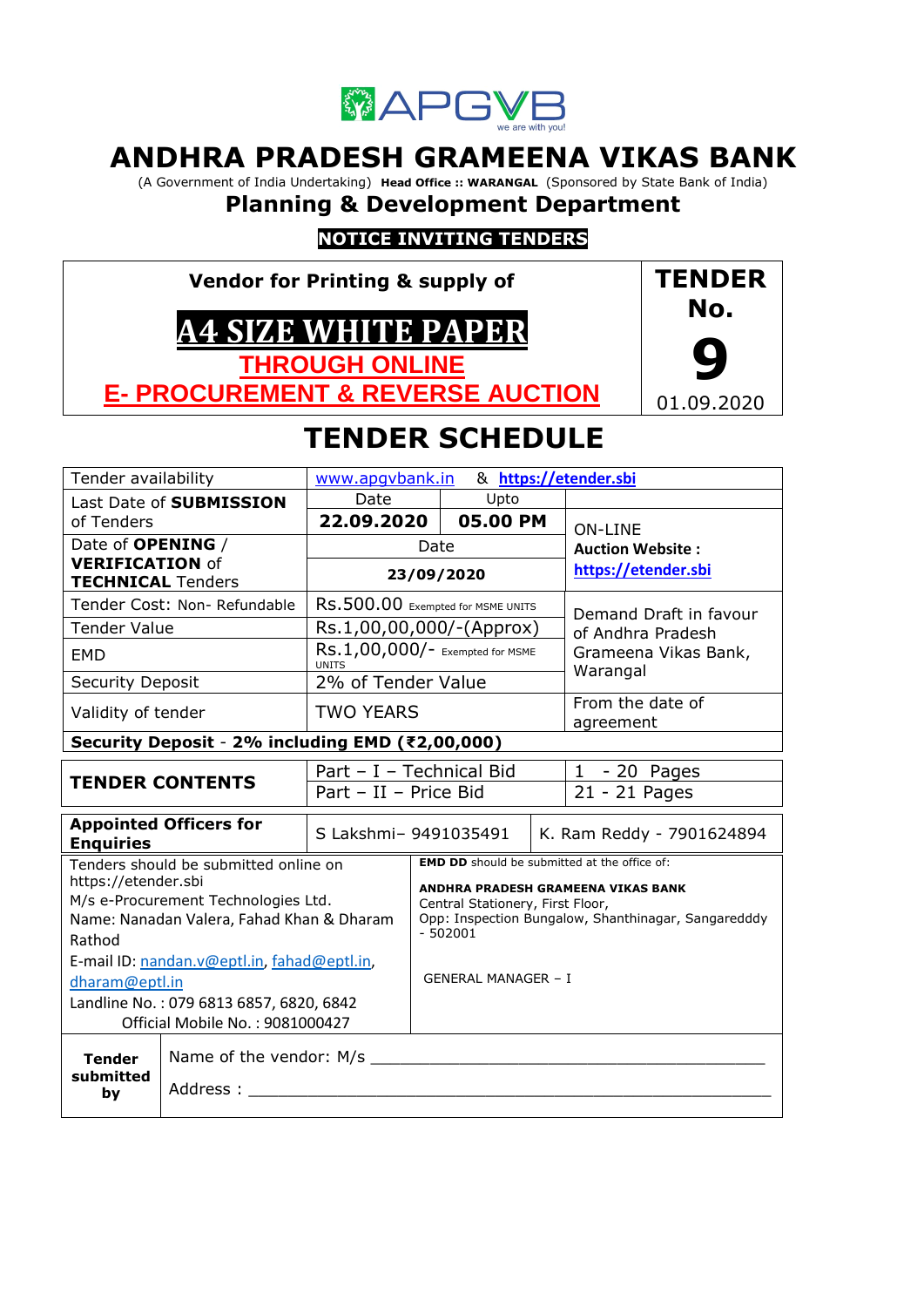| S.No           | <b>CONTENTS</b>                                                                      | Page No.                         |
|----------------|--------------------------------------------------------------------------------------|----------------------------------|
| $\mathbf{1}$   | <b>INTRODUCTION</b>                                                                  | 3                                |
| 2              | Bidders' Eligibility Criteria                                                        | 3                                |
| 3              | Scope of Work                                                                        | $\overline{4}$                   |
| 4              | <b>Tentative Requirements</b>                                                        | 4                                |
| 5              | <b>INSTRUCTIONS TO BIDDERS</b>                                                       |                                  |
|                | 5.1 RFP and Bid Submission                                                           | 4                                |
|                | 5.2 Mode of submission of tender                                                     | 5                                |
|                | 5.3 Procedure of opening of tender                                                   | 5                                |
|                | 5.4 Decision of the Bank shall be final                                              | $\overline{5}$                   |
|                | 5.5 Address for submission                                                           | $\overline{5}$<br>$\overline{5}$ |
|                | 5.6 Change of Tender date in case of holiday<br>5.7 Cost of Bidding - Vendor to bear | $\overline{5}$                   |
|                | 5.8 Late Bids - Rejection                                                            | $\overline{5}$                   |
|                | 5.9. Withdrawal / Amendment to RFP Contents 5.1.8                                    | $\overline{5}$                   |
|                | 5.10 Two Stage Bidding Process                                                       | 6                                |
|                | 5.11 Conditional Bid                                                                 | $\overline{7}$                   |
|                | 5.12 Rates quoted to be inclusive of all taxes                                       | $\overline{7}$                   |
| 6              | <b>BIDDING</b>                                                                       |                                  |
|                | 6.1. Bidding                                                                         | 7                                |
|                | 6.2. Second Stage of Bidding                                                         | 7                                |
| $\overline{7}$ | <b>BID FEATURES</b>                                                                  |                                  |
|                | 7.1. Language of the Bid                                                             | 7                                |
|                | 7.2. Bid Currency & Price Structure                                                  | $\overline{7}$                   |
|                | 7.3. Validity Period                                                                 | 8                                |
|                | 7.4. Format & Signing of Bid                                                         | 8                                |
|                | 7.5. Technical / Commercial Bid Essentials                                           | 8                                |
| 8              | <b>BID EVALUATION</b>                                                                |                                  |
|                | 8.1. General Evaluation                                                              | 8                                |
|                | 8.2 Commercial Evaluation                                                            | 9                                |
| 9              | <b>AWARD NOTIFICATION</b>                                                            | 9                                |
| 10             | 9.1 Change of Address<br>10. Bidder's Disqualification                               | 9                                |
| 11             | <b>TERMS AND CONDITIONS</b>                                                          |                                  |
|                | 11.1 Proposal Ownership                                                              | 9                                |
|                | 11.2 Delivery, Installation and Commissioning of Items                               | 9                                |
|                | 11.3 Cancellation of Order                                                           | 9                                |
|                | 11.4 Defect Liability Security Deposit                                               | 10                               |
|                | 11.5 Payment Terms                                                                   |                                  |
|                | 11.6 Earnest Money Deposit                                                           | 10                               |
|                | 11.7 Forfeiture of EMD Amount                                                        | 10                               |
|                | 11.8 Further Orders                                                                  | 10                               |
|                | 11.9 Penalty for delay                                                               | 10                               |
|                | 11.10 Order Cancellation                                                             | 10                               |
|                | 11.11 Force Majeure                                                                  | 10                               |
|                | 11.12 Resolution of Disputes                                                         | 11                               |
| 12             | <b>ANNEXURE-I</b>                                                                    |                                  |
|                | Check list for Vendors                                                               | 12                               |
| 13             | <b>ANNEXURE-II</b>                                                                   |                                  |
|                | DRAFT - Letter of authorization                                                      | 13                               |
| 14             | <b>ANNEXURE-III</b>                                                                  |                                  |
| 15             | DRAFT - Non-blacklisting letter<br><b>ANNEXURE-IV</b>                                | 14                               |
|                | DRAFT - Bidder's General Information                                                 | $15 - 16$                        |
| 16             | Letter Of INTENT/ACCEPTANCE                                                          | 17                               |
| 17             | Agreement                                                                            | 18-20                            |
| 18             | <b>ANNEXURE-V</b>                                                                    |                                  |
|                | DRAFT - Commercial Bid Format                                                        | $21 - 21$                        |
|                |                                                                                      |                                  |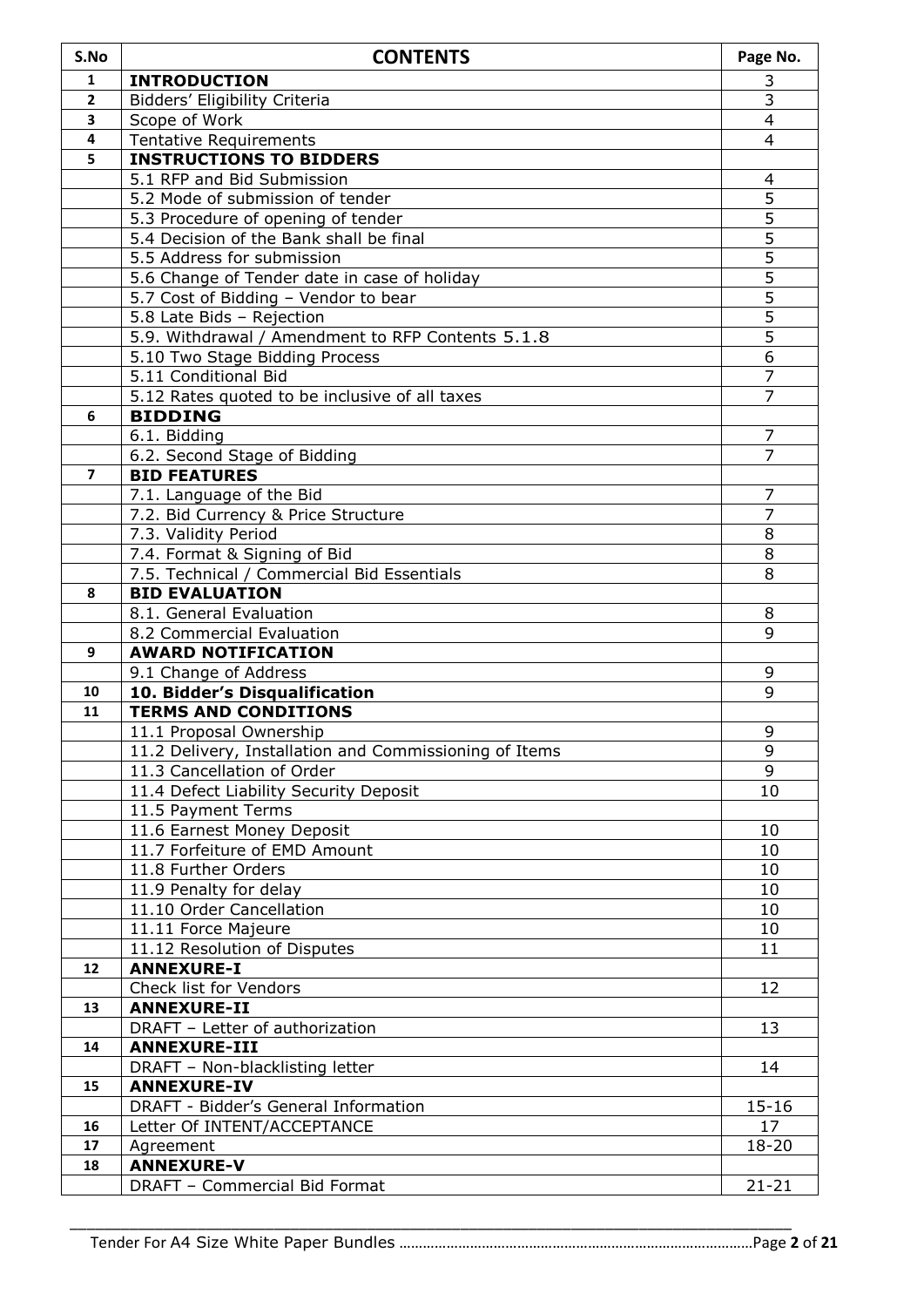#### **INTRODUCTION**

## **1. Introduction**

Andhra Pradesh Grameena Vikas Bank is a Regional Rural Bank, sponsored by State Bank of India, and jointly established by Government of Andhra Pradesh and Government of India. Our bank has 775 branches as of now and are operating in eleven regions viz. Ashoknagar, Bhadrachalam, Khammam, Mahabubnagar, Nalgonda, Parvathipuram, Sangareddy, Srikakulam, Vizianagaram, Vishakhapatnam, and Warangal in the States of Telangana and Andhra Pradesh. All the **775** branches have been functioning in a computerized environment on CBS platform.

The Bank invites technically complete and commercially competitive bids from the PRINTERS for printing & supply of **A4 Size White Paper** to our 11(eleven) Regional Offices, CSD at Sangareddy & Head Office at Warangal.

| S.No.          | Region             | <b>Districts covered</b>                                      |
|----------------|--------------------|---------------------------------------------------------------|
|                | Sangareddy         | Sangareddy, Medak & Siddipet                                  |
| $\mathcal{P}$  | Warangal           | Warangal Urban & Rural, Bhupalapally,<br>Jangaon, Mahabubabad |
| 3              | Ashoknagar         | Sangareddy, Medak, Siddipet, Mahabubnagar                     |
| $\overline{4}$ | Mahabubnagar       | Mahabubnagar, Gadwal, Wanaparthy & Nagarkurnool               |
| 5              | Nalgonda           | Nalgonda & Yadagiri Bhuvanagiri                               |
| 6              | Khammam            | Khammam                                                       |
|                | Bhadrachalam       | Bhadradri Kothagudem                                          |
| 8              | CSD Sangareddy     | Sangareddy                                                    |
| 9              | <b>Head Office</b> | Warangal Urban                                                |

The locations in Telangana State are:

The locations in Andhra Pradesh State are:

| S.No. | Region        | <b>Districts covered</b> |
|-------|---------------|--------------------------|
|       | Srikakulam    | Srikakulam               |
|       | Vizianagaram  | Vizianagaram             |
|       | Parvathipuram | Vizianagaram             |
|       | Vishakapatnam | Vishakapatnam            |

#### **2. Bidders' Eligibility Criteria**

The following is the bidders' eligibility criteria:

- 1. The vendors should be from **Hyderabad & Secunderabad** in Telangana and **Srikakulam, Vizianagaram & Vishakapatnam** in Andhra Pradesh.
- **2.** The vendors should submit **Tender cost** of **Rs.500**/- and **EMD of Rs.1,00,000/- or MSME certificate** in printing (Scanned DD / MSME certificate should be uploaded along with other eligibility documents)
	- **1.** Simultaneously the hard copy of DD / MSME should be sent to **ANDHRA PRADESH GRAMEENA VIKAS BANK,** Central Stationery, First Floor, Opp: Inspection Bungalow, Shanthinagar, Sangaredddy - 502001**.**
	- **2. Samples of Paper also should be submitted at the above address (Sangareddy)**
	- **3.** Self-declaration letter for not having BLACK LISTED by any Bank or Govt. Organization (Format in ANNEXURE-III)
	- 4. Should have **permanent GST Registration**
	- 5. The bidder should be a profitable **registered company/firm** involved in printing & supply for at least 5 years.
	- 6. Sales turnover for the last 3 years (each year) Rs.25 lakhs & above
	- 7. The bidder should enclose IT Returns for the last 3 years.
	- 8. Complete **tender document signed on all pages should be uploaded**

\_\_\_\_\_\_\_\_\_\_\_\_\_\_\_\_\_\_\_\_\_\_\_\_\_\_\_\_\_\_\_\_\_\_\_\_\_\_\_\_\_\_\_\_\_\_\_\_\_\_\_\_\_\_\_\_\_\_\_\_\_\_\_\_\_\_\_\_\_\_\_\_\_\_\_\_\_\_\_\_\_\_\_\_\_

9. **Orders & completion certificates** to show the vendor is continuing the business should be submitted/uploaded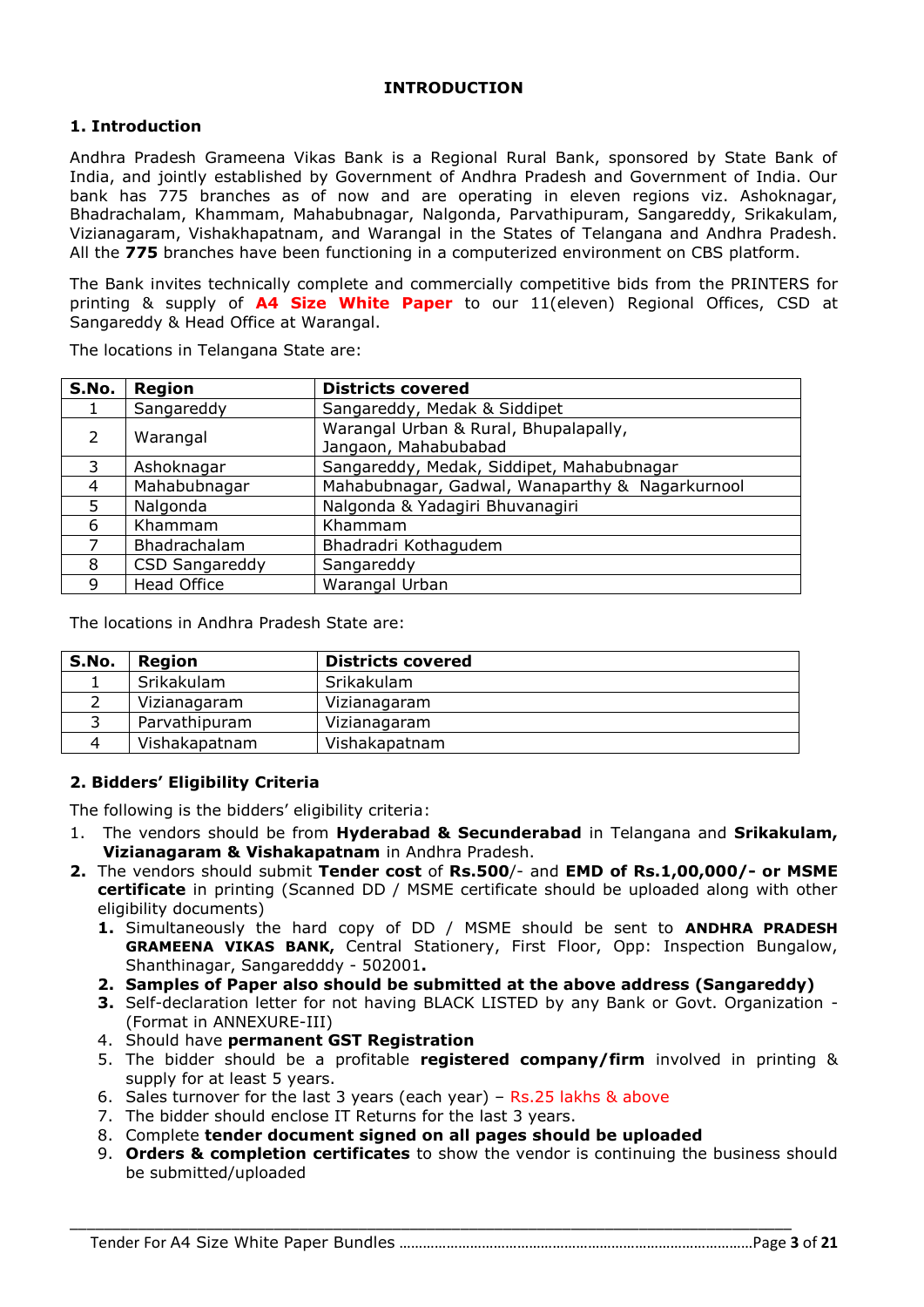#### **3. Scope of Work**

ANDHRA PRADESH GRAMEENA VIKAS BANK has network of **775 Branches** spread in the two states of **Andhra Pradesh** and **Telangana** as stated above in Introduction above.

The selected L-1 vendor shall print & supply to destinations (Head Office, Regional Offices or Branches) in all the above districts & to CSD at Sangareddy.

**The tender is restricted in Telangana, to Hyderabad and Secunderabad cities & in Andhra Pradesh State to Srikakulam, Vizianagaram and Visakhapatnam** only.

#### **4. Tentative Requirements**

- **Quantity to supply – See in Commercial /Financial Bid (**Page No.22**)**
- $\triangleright$  The quantity can be  $+$  or  $-$  25%
- **Approximate Value - Rs.1 Crores**

#### **TYPE OF MATERIAL TO USE :**

- **Paper Type : Grade A Mills White Paper**
	- **Size : 21.0 cm X 29.7 cm**
- **No.of Reams/Packs : 500 Sheets in one pack**
- **GSM : 70 GSM**

#### **TIME OF SUPPLY:**

**A4 Size White Paper Reams** – 15 Days

**Note: Orders will be placed in split quantities, more or less quantities noted in this tender and as & when required**.

**DELIVERY DESTINATIONS:** Deliveries should be made to 12 different locations through authorized Transporters like, SRMT, KRANTI, NAVATA, VRL Etc., on **"TRANSPORT PAID" and "DOOR DELIVERY" basis**.

#### **RATES TO QUOTE –L-1 Rate:**

**Tenders are invited for quoting for A4 Size White Paper – PER REAM RATE** The bank requires you to quote competitive rates unit-wise **inclusive of all charges, packing, Insurance and Transport and exclusive of all taxes.**

#### **TENDER VALIDITY: TWO YEARS**

## **5. INSTRUCTIONS TO BIDDERS**

## **Bidding Process - ON-LINE E-PROCUREMENT WITH REVERSE AUCTION 5.1 RFP and Bid Submission**

The bidder shall have to submit the tender **ON-LINE** downloaded either from our website [www.apgvbank.com](http://www.apgvbank.com/) or from the following e-procurement portal:

M/s e-Procurement Technologies Ltd. B-704, Wall Street - II, Opp. Orient Club, Nr. Gujarat College, Ahmedabad - 380 006. Gujarat State, India Phone: +91-79-68136852 |6863|6835|6829|6831|6853 | Cell: 9081000427 | 9904407997

#### **Auction Website : [https://etender.sbi](https://etender.sbi/)**

The Bank shall not consider any request for date-extension for bid-submission on account of late receiving / downloading of RFP by any bidder. But, however, any suggestion or advice of value addition from the vendors to the tender or rectification of any short comings in tender may entail in issue of Corrigenda before the last date or postpone the tender as the Bank may deem necessary.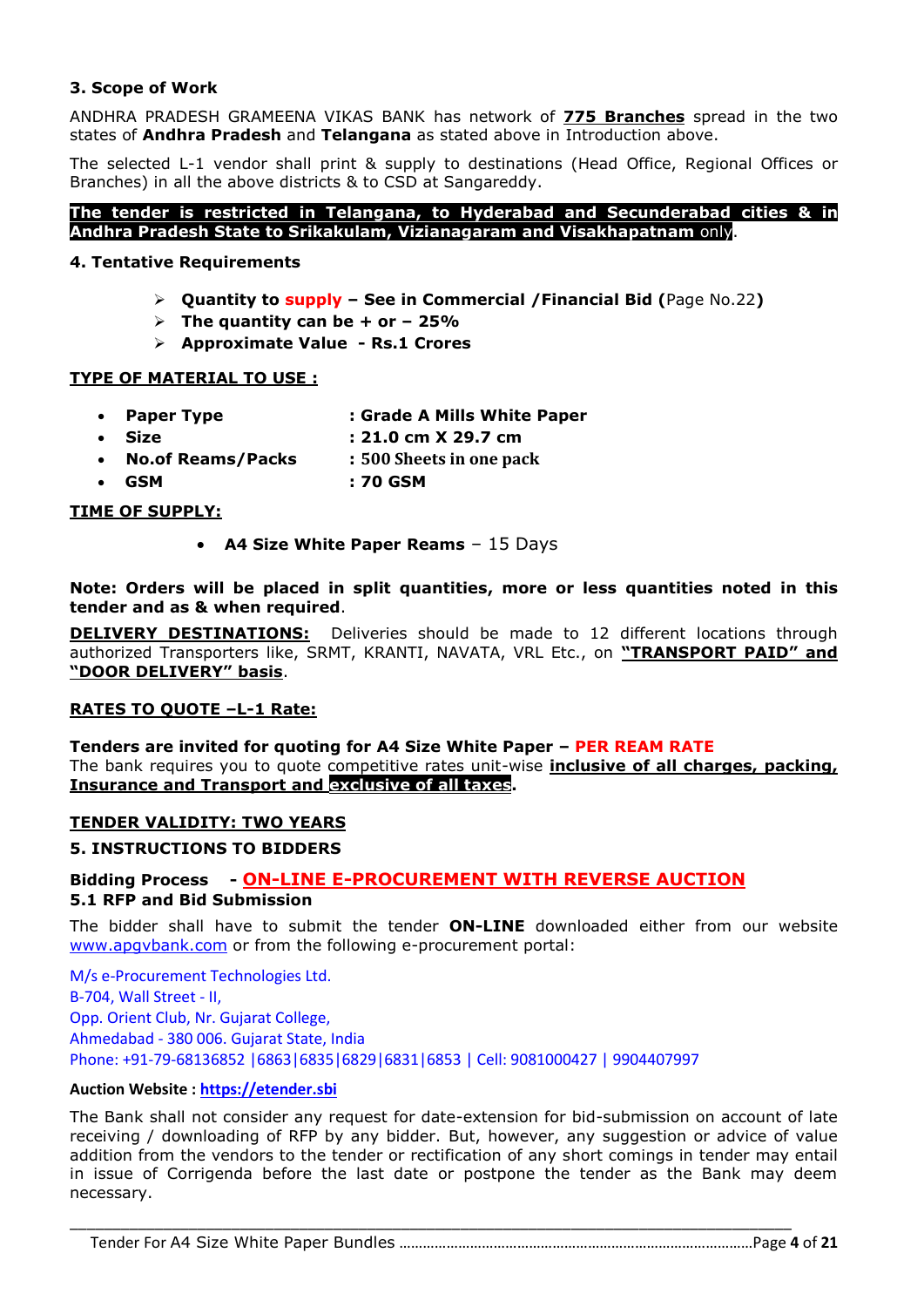## **5.2 Mode of submission of tender – ON-LINE**

Tenders are to be submitted **ON-LINE** by uploading in the portal advised above.

- 1. **Tender cost and Earnest Money Deposit – The DD'S should be scanned and uploaded**
- 2. **Non-financial /Technical bid – Should be signed on all pages and uploaded**
- 3. **The documents pertaining to the ELIGIBILITY CRITERIA** (*Page 4, Point No.2 Bidder's Eligibility Criteria and also Page No.8 Point No.3*) **should be uploaded**
- 4. **Indicative Price bid** should be uploaded

## **5.3 Procedure of opening of tender**

After the last date of submission of the tenders, the Bank will open the technical bids **ON-LINE** and evaluate by verifying the eligibility documents submitted in the portal:

- 1. The Tender cost and EMD will be verified first. Those **not** submitting the **Tender Cost** and **EMD DD (IN ORIGINAL)** to **APGVB** will be rejected ab initio. Vendors with MSME certification in printing shall be exempted from EMD.
- 2. Other eligibility documents will be verified. Vendors should take **CARE** to submit all the eligibility requirements and it will be at the Bank's discretion to allow or not to allow to ask for any further documents for evaluation.
- 3. Price bids will be considered for only those vendors who have qualified in the technical verification.

Bank reserves the right to, open or not to open the financial bid of any vendor basing on the acceptance/rejection of non-financial bid and past performance.

## **5.4 Decision of the Bank shall be final**

The decision of the Bank shall be final and binding on the vendor in the matter of interpretation of any clause included in this tender or any dispute arising out of the execution of tender. Bank can also terminate the tender without assigning any reason.

#### **5.5 Address for submission**

Bids should be submitted ON-LINE to , **https://etender.sbi** M/s e-Procurement Technologies Ltd. Name: Nanadan Valera, Fahad Khan & Dharam Rathod E-mail ID: [nandan.v@eptl.in,](mailto:nandan.v@eptl.in) [fahad@eptl.in,](mailto:fahad@eptl.in) [dharam@eptl.in](mailto:dharam@eptl.in) Landline No. : 079 6813 6857, 6820, 6842 Official Mobile No. : 9081000427

**Auction Website : [https://etender.sbi](https://etender.sbi/)**on or before **22/09/2020, before 5.00 PM**.

#### **Contact: For any enquires :**

S.Lakshmi, Asst. Manager 9491035491, K.Ram Reddy, Sr. Manager 7901624894

#### **5.6 Change of Tender date in case of holiday**

In the event of the specified date for bid-submission being declared a holiday for the Bank, the bids will be received up to the appointed time on the next working day.

#### **5.7 Cost of Bidding – Vendor to bear**

The bidder shall bear all costs associated with the preparation and submission of its bid and the Bank will, in no case, be responsible or liable for these costs, regardless of the conduct or outcome of the bidding process.

#### **5.8 Late Bids – Rejection**

Tenders cannot be submitted late.

#### **5.9 Withdrawal / Amendment to RFP Contents:**

The bank reserves the right to accept or reject any / all proposal(s), to revise the tender, to request one or more resubmissions or clarifications from one or more vendors, or to cancel the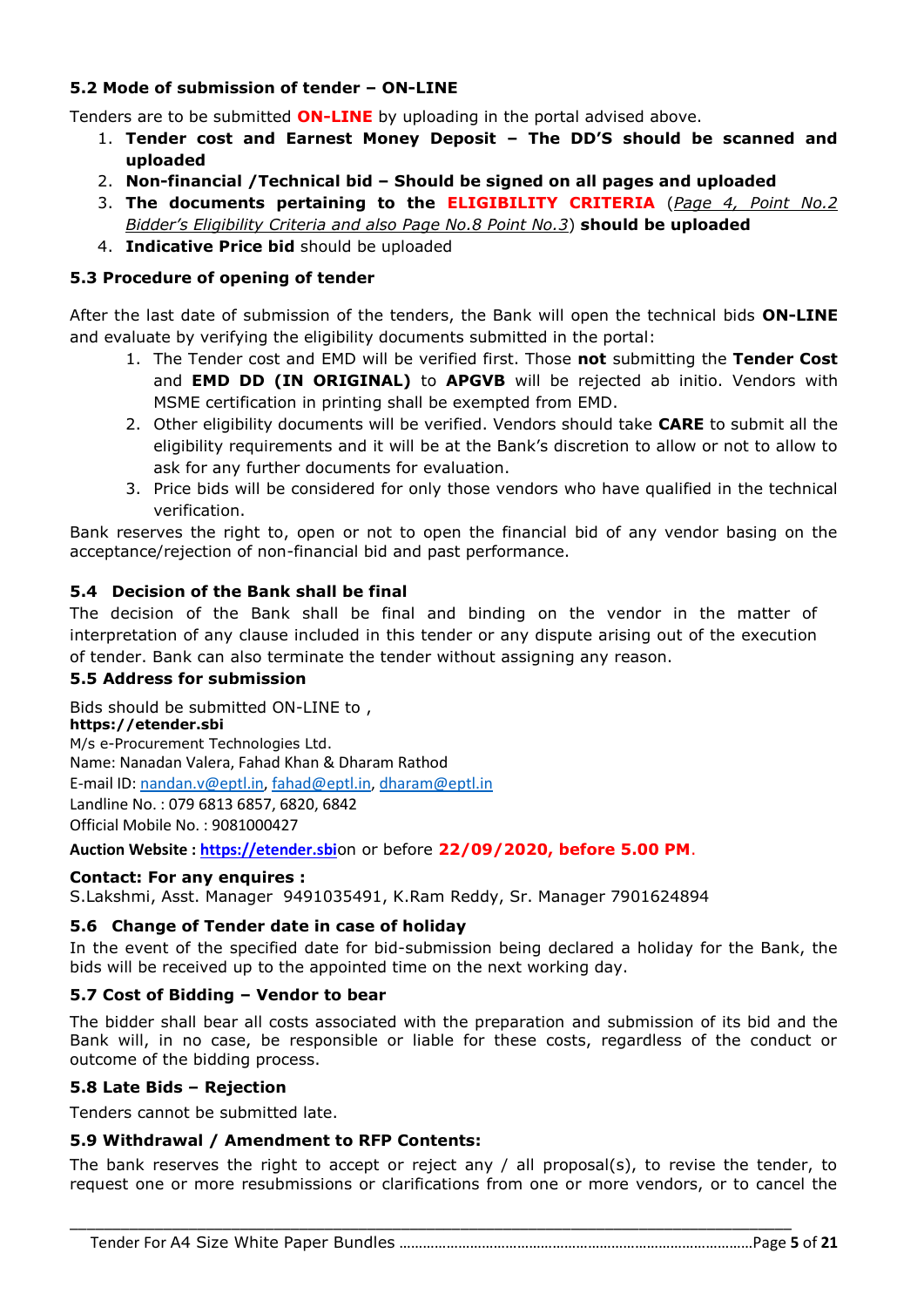process in part or whole. The Bank also reserves the right to amend the RFP at any time prior to the last date for bid-submission. The Bank may, for any reason, whether at its own initiative or in response to clarification(s) requested by a bidder, modify the RFP contents by amendment. Amendment / Corrigendum will be notified on the Bank's website / portal and will be binding on participating bidders. The Bank shall not be liable for any communication gap. In order to provide prospective bidders, reasonable time to take the amendment into account for preparation of their bid, the Bank may, at its discretion, extend the last date for bid-submission.

## **5.10 Two Stage Bidding Process**

The bidder will have to submit response to the RFP, packaged as a set of following A4 Size White Paper Bundle.

#### **PART – A - TECHNICAL BID** –**for supply of A4 Size White Paper Bundles,** should include the relevant supporting papers.

2. **Tender cost of Rs.500** and **Earnest Money Deposit of** Rs.**1,00,000.00** (Rupees One Lakh only) in the form of Demand Draft issued by scheduled commercial bank favouring **Andhra Pradesh Grameena Vikas Bank, payable at Warangal**, must be part of the Technical Bid by uploading the scanned DD.

#### **HOWEVER,**

**THE Tender cost of Rs.500**, **Earnest Money Deposit of** Rs.**1,00,000.00 AND SAMPLES OF MATERIAL SHOULD BE SUBMITTED IN ORIGINAL AT OUR CSD SANGAREDDY BEFORE THE LAST DATE OF SUBMISSION OF THE TENDER ONLINE.**

#### **Address: Andhra Pradesh Grameena Vikas Bank**

**Central Stationery, First Floor, Opp: Inspection Bungalow, Shanthinagar, Sangaredddy - 502001**

**IF THE DEMAND DRAFT's DOES NOT REACH THE APGVB OFFICE, SANGAREDDY BEFORE THE LAST DATE AND TIME OF SUBMISSION, THE TENDER SHALL NOT BE CONSIDERED FOR EVALUATION.**

- **Tender cost**: **Non- Refundable**
- **Return of Earnest Money Deposit:** The earnest money of the unsuccessful bidders will be returned after entering into rate contract agreement with successful bidders.
- **Forfeiture of Earnest Money Deposit:** This EMD amount will be forfeited, if the successful bidder refuses to accept purchase order or having accepted the purchase order fails to carry out his obligation mentioned therein.

#### **SECURITY DEPOSIT:**

The EMD of the successful bidder/s will add to the Security Deposit and will be held by the Bank throughout the rate contract period of the tender as **Security Deposit**. No interest will be payable on the Earnest Money Deposit/Security Deposit.

L-1 Vendor will be required to furnish a **Security Deposit** of **2% including EMD (₹2,00,000).**

- 3. **Technical Bid:** Should **COMPULSORILY** include the following documents, duly filled in, stamped, signed, filed in the seriatim as below and serially numbered.
	- 1. Demand Draft for Tender Cost & EMD (As in 5.5 Two Stage Bidding Process)
	- 2. Self-declaration letter for not having BLACK LISTED by any Bank or Govt. Organization - (Format in ANNEXURE-III)
	- 3. Bidder's General Information (Format in Annexure-IV)
	- 4. Complete Tender Document signed on all the pages
	- 5. Certificate of Registration copy (Registration with Government of AP or TS)
	- 6. Memorandum of Articles of Association, Partnership Deed, if any
	- 7. GST Tax Registration Copy (Regular or Composite)
	- 8. IT Return for last 3 years
	- 9. Audited Balance sheets and Profit & Loss (Financial /Turnover) Statements for last three years
	- 10. Experience documents / Copies of Purchase Orders & Delivery certificates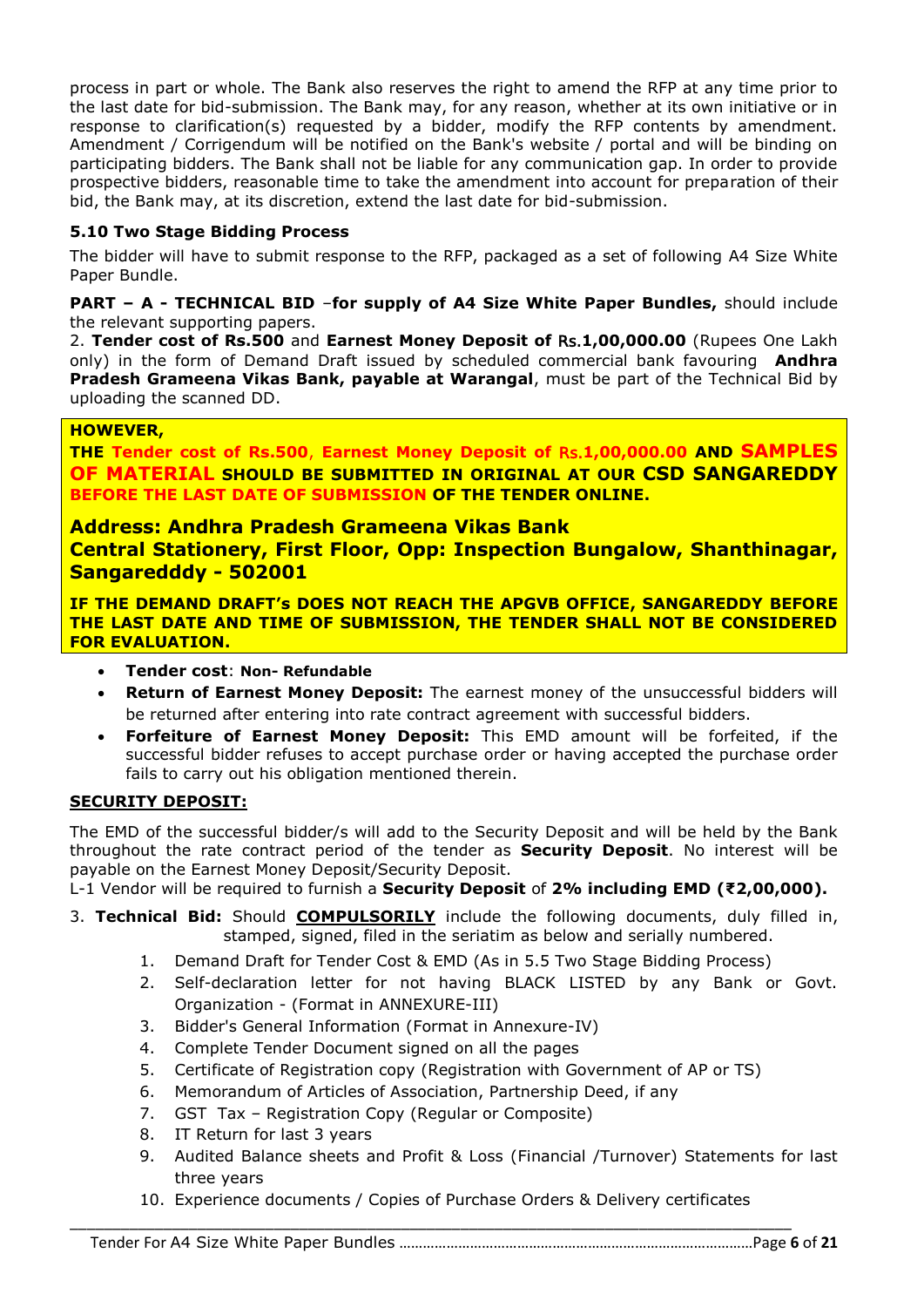#### **11. Samples of material or finished product of A4 Size White Paper (TO BE SUBMITTED AT SANGAREDDY BEFORE THE LAST DATE OF UPLOADING THE DOCUMENTS)**

11. Other required documents mentioned elsewhere in this tender document

#### **PART – B (COMMERCIAL/PRICE BID)** – "**Price Bid for A4 Size White Paper (RATE PER REAM)**" consisting of:

1. Priced Bid duly filled, stamped and signed on all pages for all items (partial quote is not acceptable)

2. The Bank expects the bidder to carefully examine all instructions, forms, terms & conditions, technical specifications etc., mentioned in this RFP. Failure to furnish all information required for submission of a bid not substantially responsive to the RFP in every respect will be at the bidder's risk and may result in the rejection of its bid without any further reference to bidder.

#### **5.11 Conditional Bid – Not valid**

Any conditional bid is not valid and shall be summarily rejected

#### **1.12 Rates quoted to be EXCLUSIVE of all taxes**

The RATES quoted should be **EXCLUSIVE of all Taxes (GST).** No condition, such as, + GST will be accepted.

However, the consignments should be invariably addressed, **DOOR-DELIVERY (PAID)** at the **DESTINATIONS** noted above (various Regions & Head Office).

#### **EVALUATION – THREE STAGES**

**6.1. EVALUATION – FIRST STAGE of bidding Technical Evaluation**

In the first stage, only the **Technical Bids** will be opened by the "*Tender Opening Committee"*.

**After the technical bids pass the qualification, the Bank may make site visits to the factories, printing press or work units. The vendors will be short listed, after the site inspections and the date of opening the COMMERCIAL BID will the informed.**

#### **6.2. SECOND STAGE of Evaluation – Submission of Indicative Price Bids – Base Price & Decrement Value**

In the second stage, **Indicative commercial/price bids** of short-listed, technically qualified bidders shall be opened ON-LINE and a Base price will be advised to the E-Procurement agency for further evaluation.

#### **6.2. THIRD STAGE of Evaluation – REVERSE AUCTION**

In the third stage, **REVERSE AUCTION** shall be conducted for final rates of supply.

#### **7. BID FEATURES**

#### **7.1. Language of the Bid**

All bids and supporting documentation must be in English only.

#### **7.2. Bid Currency & Price Structure**

Prices shall be expressed in the Indian Rupees only.

#### **The Prices quoted by the bidders should be :**

- a) **Inclusive of cost of Paper,**
- b) **Printing,**
- c) **All binding operations**
- d) **Packing**
- e) **Transportation up to Our Office(SRMT, KRANTHI, VRL ETC)**
- f) **Insurance during transit until reaching the destination**

#### g) **EXCLUSIVE OF TAXES / GST**

\*The Bank shall neither pay any other cost nor consider any other cost apart from approved L-1 rates.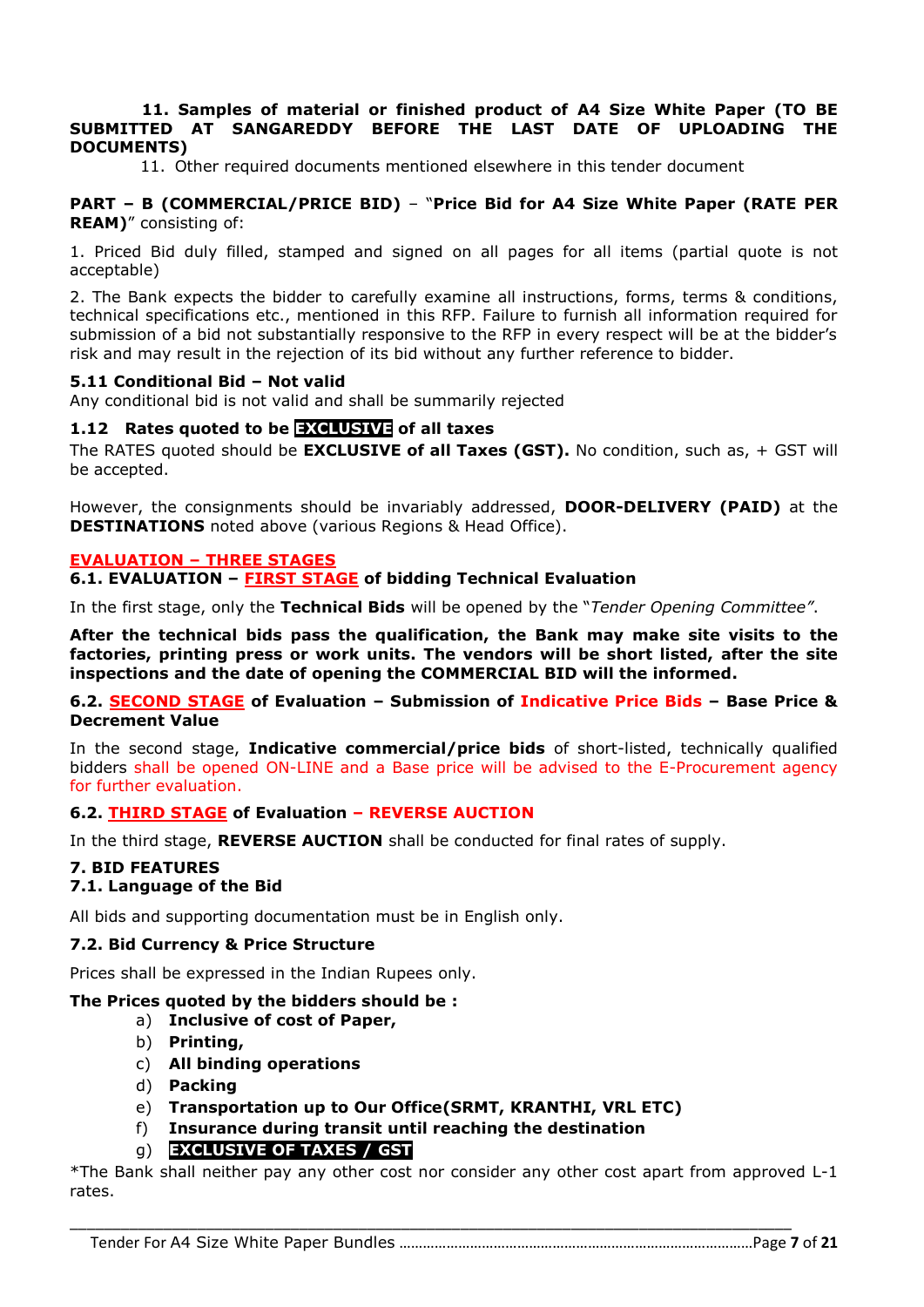## **7.3. Validity Period**

The Bids shall be **valid for a period of 24 months/TWO years** from the date of entering into rate contract / AGREEMENT. A bid submitted for a shorter period shall be rejected by the Bank as non-responsive.

## **7.4. Format & Signing of Bid**

(a) The Bank, in case of non-adherence to the Format or partial submission of bid will not evaluate the bid

(b) Each bid shall be made in the legal name of the bidder

(c) Each page of it shall be serially numbered, signed and duly stamped by the bidder or a duly authorized person to sign on behalf of the Bidder,

(d) Any interlineations, erasure or overwriting shall be valid only if these are initialled /authenticated by the person(s) signing the bid.

(e) Executive(s) representing the bidder should be duly authorized to sign the bid, interacting with the Bank for all sorts of communication as well as appearing in for price negotiation meeting, in case the bidder emerges as L-1 as a result of commercial evaluation of all technically qualified bids.

(f) A letter of this intent, issued by the Proprietor / CEO / Director or any top-level executive, authorizing representing executive(s) should be submitted as part of the Technical Bid.

#### **7.5. Technical / Commercial Bid Essentials:**

(a) All relevant information should be given against the space provided for information in the prescribed format ANNEXURE-IV. Writing of 'OK' 'accepted', 'noted', 'sheet attached' will not be accepted. In case, due to insufficient space, a sheet is added, page no. of that sheet should be mentioned and the added sheet should have backward reference on right hand top thereof,

(b) All supporting documents of the particular Appendix should be attached thereafter the bid, writing reference thereon.

(c) The Technical Bid must contain the documents as stated in 5.5 Part-A 3): -

(d) The Commercial Bid must contain the following: -

- (i) Rates for each item specified in Indian rupees, inclusive of taxes
- (ii) Declaration agreeing to all the Terms & Conditions in the RFP

#### **8. BID EVALUATION**

The purpose of bid evaluation is to determine: -

(a) Reputation of the vendor for quality and reliability;

- (b) Acceptance of terms and conditions
- (c) Service capability of the vender;
- (d) Vendor's standing i.e. experience in supply

(e) Vendor meeting the qualification criteria as specified in the tender documents;

(f) In order to determine the lowest evaluated responsive bid, the Bank shall adopt shall adopt a systematic evaluation process.

#### **8.1. General Evaluation**

1. The Bank will examine the bids against *Bidder's Eligibility Criteria* mentioned in the RFP.

2. The Bank will examine the bids to determine whether they are complete, whether any computational errors have been made, whether required sureties have been furnished, whether the documents have been properly signed, and whether the bids are generally in order.

3. The Bank may waive any minor informality, nonconformity, or irregularity in a bid which does not constitute a material deviation, provided such waiver does not prejudice or affect the relative ranking of any other bidder.

4. Prior to the detailed evaluation, the Bank will determine the substantial responsiveness of each bid against this RFP. For purposes of these clauses, a substantially responsive bid is one, which conforms to all the terms and conditions of the RFP without material deviations.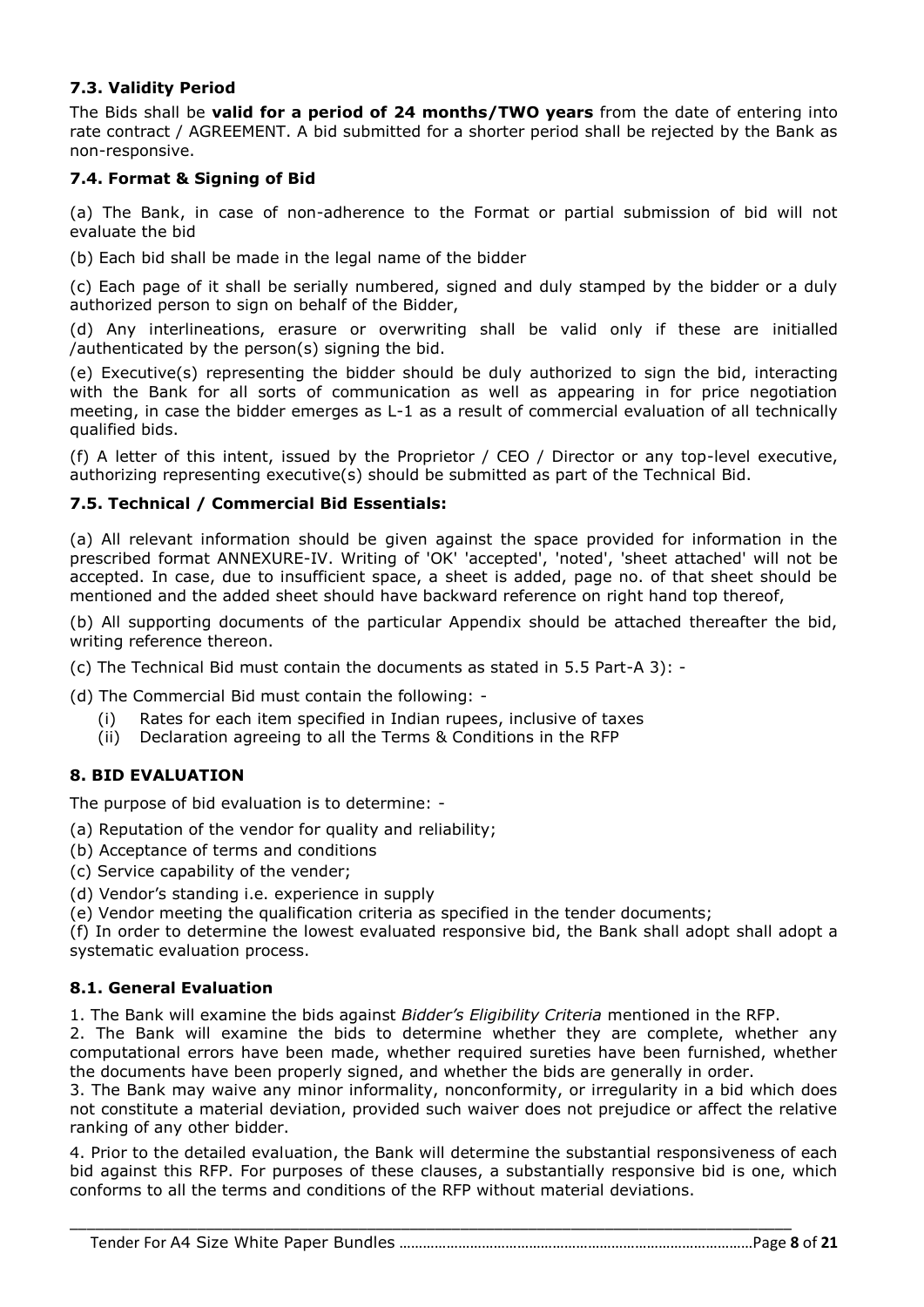5. During evaluation of the bids, the Bank may, at its discretion, ask the bidder for providing clarification on any point mentioned in its bid. The request for clarification and

The response shall be in writing, and no change in the prices or substance of the bid shall be sought, offered, or permitted.

6. The samples enclosed by the bidders should be the same, which have been quoted in their bids as part of the RFP. No chance will be given for re-submission.

7. Commercial bids of only those vendors will be opened, who are technically qualified and fulfil all other requirements as enlisted in the RFP.

#### **8.2 Commercial Evaluation, Indicative Prices & Reverse Auction**

- 1. Commercial bids submitted will be opened only for those bidders, who have qualified in the general and technical evaluation.
- **2.** The vendors are required to submit the **INDICATIVE PRICES** which will be considered for further evaluation through **REVERSE AUCTION**
- 3. The LOWEST prices arrived at in REVERSE AUCTIONS will be declared as L-1. However, the bank shall be under no obligation to accept the lowest or any other offer received in response to this notice, if the quality of the procuring item is not the same as required and shall be entitled for rejection of any or all the offers assigning reasons therefor.

2. The bank reserves its right for placing the orders as per requirement.

3. The Bank will be free to either reduce or increase the quantities to be printed on the same terms and conditions. The bank reserves the right to alter the quantities.

#### **9. AWARD NOTIFICATION**

#### **9.1 Change of Address**

The acceptance of a bid, subject to contract, commercial considerations & compliance with all terms and conditions will be communicated in writing by means of placing order at the address supplied by the bidder in its bid. Any change of bidder's address, should therefore be promptly notified to: -

#### **ANDHRA PRADESH GRAMEENA VIKAS BANK, HEAD OFFICE: Warangal, 2-5-8 / 1 RAMNAGAR, HANMAKONDA, WARANGAL – 506 001, State : Telangana, PH: 0870 – 2577766**

#### **10. Bidder's Disqualification**

Any bidder not complying with the bidding process is liable for disqualification at any stage without assigning any reason. Decision of the Bank in this regard shall be final, conclusive and binding on the bidder.

#### **11. TERMS AND CONDITIONS**

All under mentioned terms and conditions for vendors, who participate in this bid, are binding on all. These terms and conditions will also form part of the print order, to be issued to the successful Bidder. All the terms and conditions in the tender document should be stamped and signed and attached with the Technical Bid as acceptance of these terms and conditions

**11.1 Proposal Ownership-**The bid and all supporting documentation submitted by the bidders shall become the Bank's property and the Bank reserves the right to accept or reject any request made by any bidder to return or destroy the bid and accompanying documentation.

**11.2 Delivery, Installation and Commissioning of Items-**The vendor shall be responsible for delivery of the ordered item(s) at the destination within stipulated time / days as noted above and in purchase order. The vendor should arrange for appropriate insurance to cover the ordered item(s) for the transit period and till the time of its receipt by the Bank at the respective destination. The cost of the insurance will be borne by the vendor.

**11.3 Cancellation of Order**: In case of serious discrepancy in the item supplied, the Bank may cancel the entire purchase order and return the item(s) back to the vendor at vendor's costs and risks. The vendor shall give acceptance within one week from the date of order. Bank has right to cancel the order, if the same is not accepted within the stipulated period from the date of order and the earnest money of the bidder will be forfeited.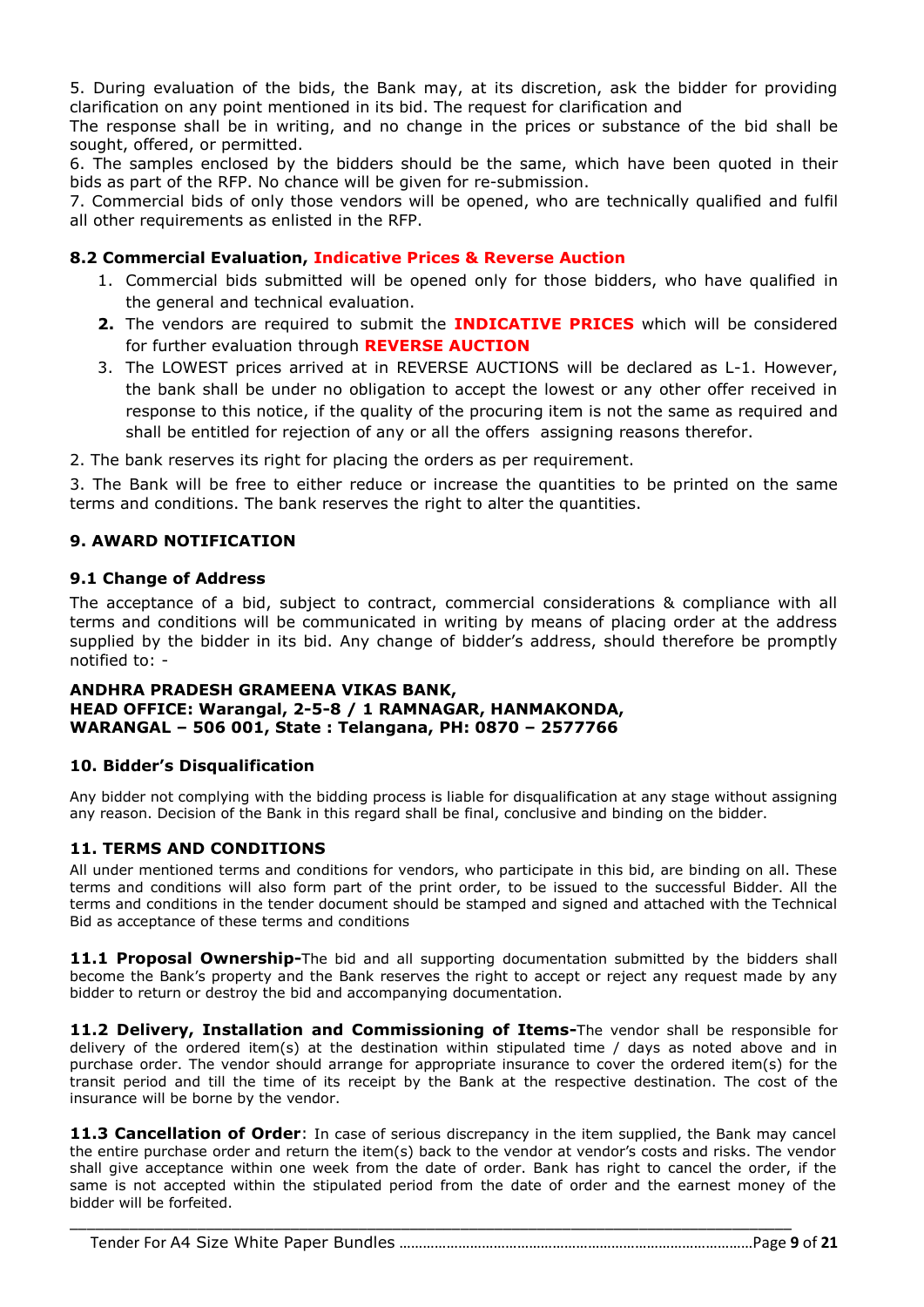**11.4 Defect Liability Security Deposit:** Bank shall retain 10% of the bill amount for 70days as defect liability security deposit. The same shall be released after the material is approved in quality testing. This however, does not preclude the Bank from seeking replacement of the goods supplied in case extreme damage or errors in printing.

11.5 Payment Terms: No advance / mobilization amount will be paid to the vendors. Bill will be paid only on:

- $\triangleright$  Production of acknowledgements of receipt of the item ordered at the destinations, as per specifications and quantity & in good condition
- $\triangleright$  Receipt of Bill along with Delivery Challans from the recipients duly authenticated & stamped for having received the item
- **the total Bill amount noted in the bill should clearly state :**
	- **1. The actual cost of the product**
	- **2. TAX component (GST etc) (Separate for AP & Telangana)**

**11.6 Earnest Money Deposit:** The bidder shall have to deposit earnest money in the form of DD / Pay Order for **Rs.1,00,000.00** (Rupees One Lakh only), which will be converted as **Security Deposit** for the successful bidder(s) and returned on expiry of the two years of the contract period. The offer without Earnest Money Deposit would be considered as non-responsive, incomplete and shall be out rightly rejected.

11.7 Forfeiture of EMD Amount: This amount will be forfeited, if the successful bidder refuses to accept purchase order or having accepted the purchase order fails to carry out his obligation mentioned therein.

**Fluctuations in market prices of Paper:** No subsequent pleas/excuses for nonperformance/execution of the order placed on them during the contracted period of Two years shall be considered, showing the **"increase in market prices of the paper"** as the cause. Once the acceptance letter is submitted and agreement is entered, the vendor is bound to print & supply any of the items mentioned in the list till the currency of the contract period. Any reluctance on the part of the vendor shall be considered rejection of the order and shall tantamount to breach of the contract and shall be liable for forfeiture of the EMD amount and also penalty for delay.

**No interest** shall be payable on the Earnest Money Deposit (EMD).

**11.8 Further Orders:** The Bank may continue to place further orders beyond the valid period, by mutual agreement between the Bank and the vendor on the same approved rates.

**11.9 Penalty for delay:** The Bank reserves the right to levy penalty for delay in supply beyond the stipulated time. A penalty of 2% of the bill amount will be levied for delay of two weeks. The total delay cannot be beyond one month in any case, beyond which the order shall be cancelled.

**11.10 Order Cancellation:** The Bank reserves the right to cancel the purchase order in the event of one or more of the following situations: -

- 1. Delay in supply, beyond the specified period & delay time limit
- 2. Serious discrepancy in quality of supplied item
- 3. In the event of order cancellation, the vendor shall be responsible to take back the faulty / mis-printed item supplied, at their own cost & expenses.

**11.11 Force Majeure:** The vendor shall not be liable for forfeiture of its performance security, liquidated damages or termination for default, if and to the extent that it's delay in performance or other failure to perform its obligations under the contract is the result of an event of Force Majeure.

For purposes of this Clause, **"Force Majeure"** means an event beyond the control of the Vendor and not involving the vendor's fault or negligence and not foreseeable. Such events may include, but are not limited to, Acts of God or of public enemy, acts of Government of India in their sovereign capacity, acts of war, fire, floods, strikes, lock-outs and freight embargoes. If a Force Majeure situation arises, the vendor shall promptly notify the Bank in writing of such conditions and the cause thereof within twenty calendar days. Unless otherwise directed by the Bank in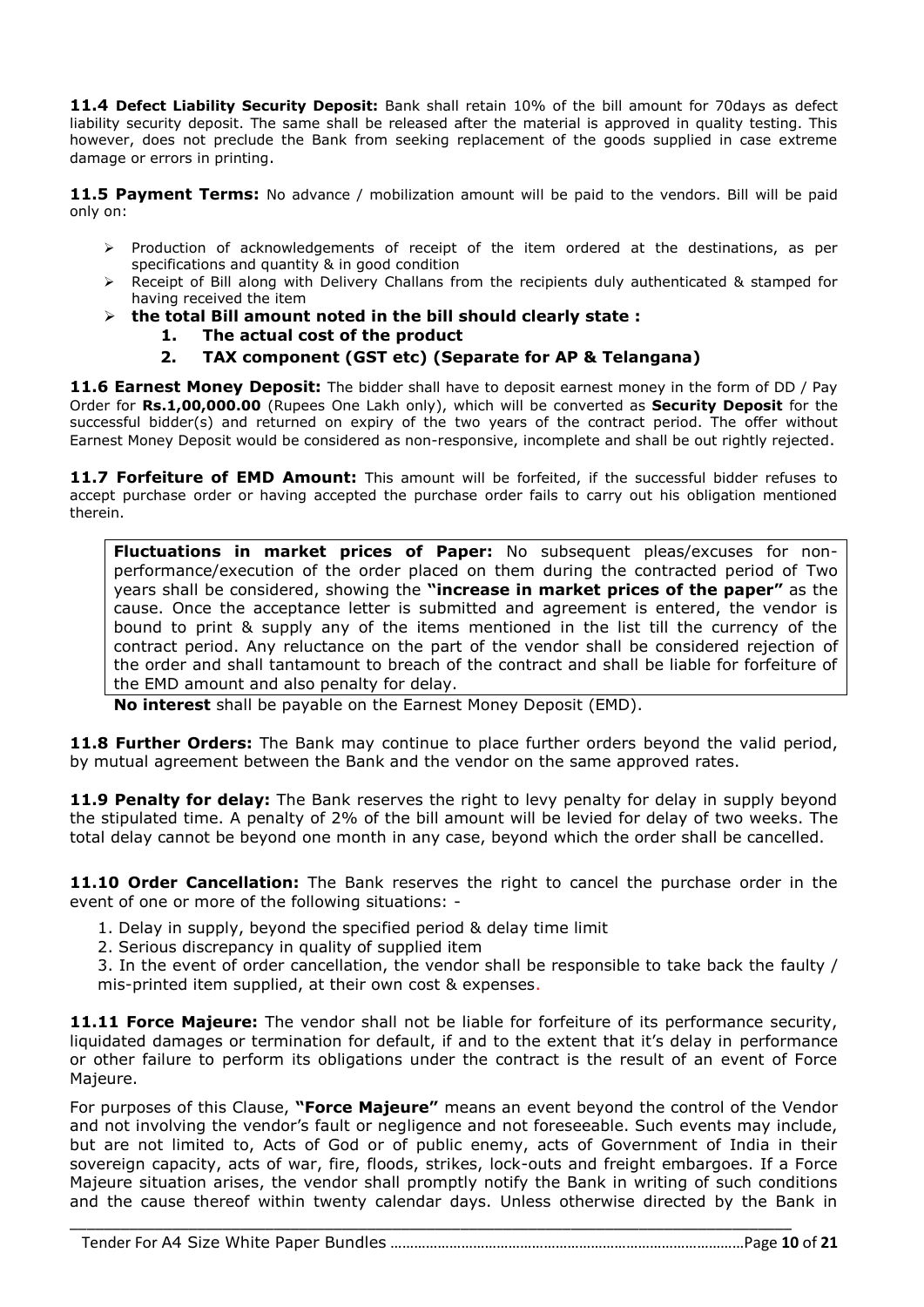writing, the vendor shall continue to perform its obligations under the Contract as far as it is reasonably practical, and shall seek all reasonable alternative means for performance not prevented by the Force Majeure event.

**11.12 Resolution of Disputes:** The Bank and the vendor shall make every effort to resolve amicably, by direct informal negotiation, any disagreement or dispute arising between them under or in connection with the contract. If after thirty days from the commencement of such informal negotiations, the Bank and the Vendor are unable to resolve amicably a contract dispute; either party may require that the dispute be referred for resolution by formal arbitration. All questions, disputes or differences arising under and out of, or in connection with the contract, shall be referred to two Arbitrators: one Arbitrator to be nominated by the Bank and the other to be nominated by the Vendor. In case of the said Arbitrators not agreeing, then the matter will be referred to an umpire to be appointed by the Arbitrators in writing before proceeding with the reference. The award of the Arbitrators and in the event of their not agreeing, the award of the Umpire appointed by them shall be final and binding on the parties. The Arbitration and Reconciliation Act, 1996 shall apply to the arbitration proceedings and the venue & jurisdiction of the arbitration shall be WARANGAL.

| /2020<br>Date :<br><b>Place:</b> | I/we have read and understood the RFP as detailed in the<br>above pages right from the Introduction, Scope of work,<br>Tentative requirements, Bidding Process, Terms &<br>Conditions, Payment Terms, EMD, Penalty, the Force<br>Majeure clause & Resolution of disputes. I/We offer the<br>quotes / rates in ANNEXURE-IV for printing & supply of the<br>required items as per terms & conditions in the RFP. |
|----------------------------------|----------------------------------------------------------------------------------------------------------------------------------------------------------------------------------------------------------------------------------------------------------------------------------------------------------------------------------------------------------------------------------------------------------------|
|                                  | Seal of the bidder<br><b>Signature</b>                                                                                                                                                                                                                                                                                                                                                                         |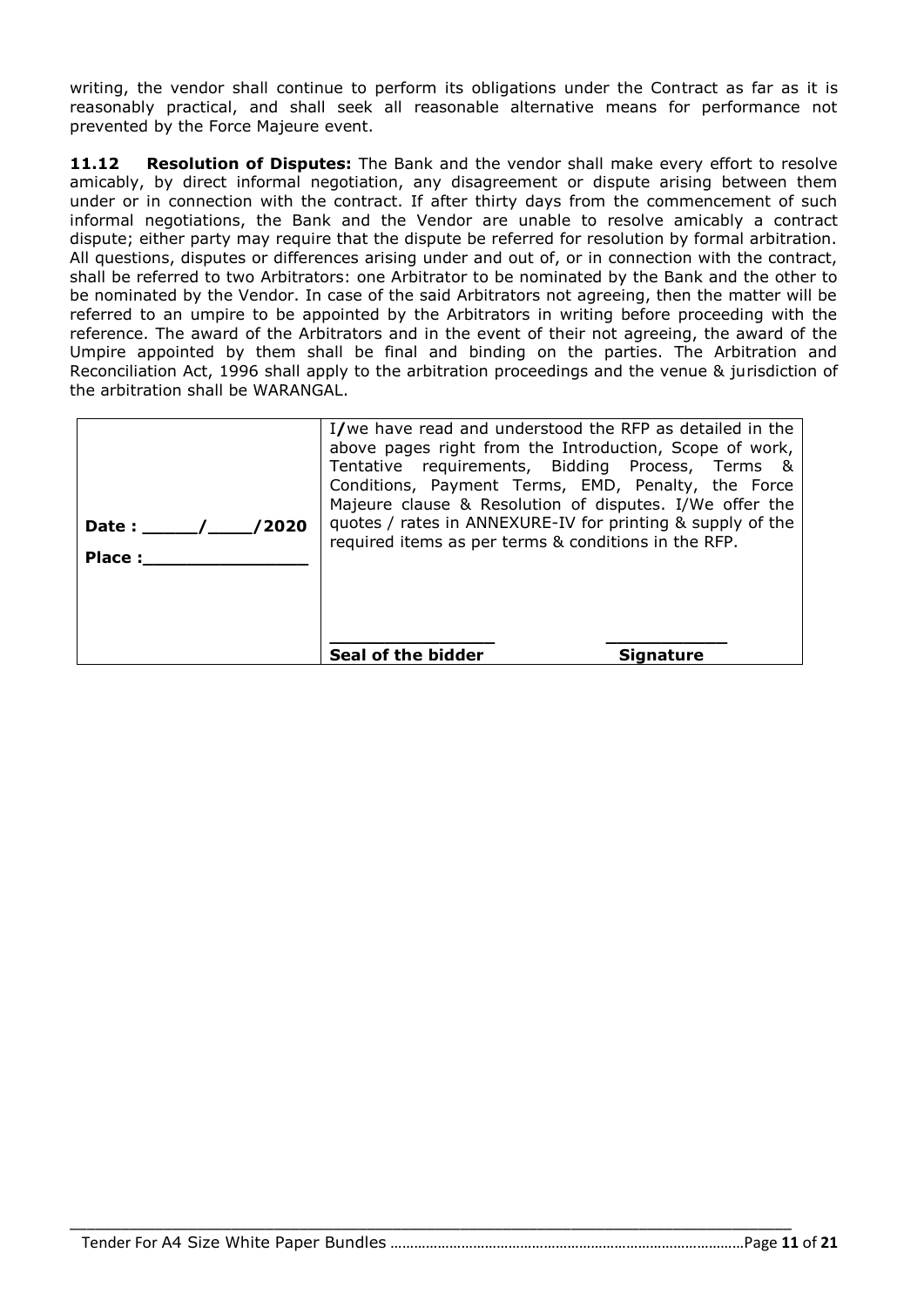# **CHECK LIST FOR VENDORS**

#### **Submission of tender through ON-LINE**

#### **Vendors are advised to check & ensure to enclose the following list of documents before submitting the Tender**

| S.No           | <b>Document Name</b>                                                                                                | <b>Tick</b><br>mark |
|----------------|---------------------------------------------------------------------------------------------------------------------|---------------------|
| $\mathbf{1}$   | Demand Draft for Tender cost and EMD (As in 5.10 Two Stage Bidding<br>Process)                                      |                     |
| $\overline{2}$ | Letter authorization to the representing executive(s)<br>(See 7.4(f) below) (Format in ANNEXURE-II)                 |                     |
| 3              | Self-declaration letter for not having BLACK LISTED by any Bank or<br>Govt. Organization - (Format in ANNEXURE-III) |                     |
| 4              | Bidder's General Information (Format in Annexure-IV)                                                                |                     |
| 5              | Complete Tender Document signed on all the pages                                                                    |                     |
| 6              | Certificate of Registration copy<br>(Registration with Government of AP or TS)                                      |                     |
| $\overline{7}$ | Memorandum of Articles of Association, Partnership Deed, if any                                                     |                     |
| 8              | Sales / GST Tax - Registration Copy                                                                                 |                     |
| 9              | IT Return for last 3 years                                                                                          |                     |
| 10             | Audited Balance sheets and Profit & Loss<br>(Financial /Turnover) Statements for last three years                   |                     |
| 11             | Experience documents / Copies of Purchase Orders & Delivery<br>Certificates                                         |                     |
| 12             | Samples of material viz., or finished product of A4 Size white paper<br>Bundle - Should                             |                     |
| 13             | Other required documents mentioned elsewhere in this tender<br>document                                             |                     |

#### **Note: NON-SUBMISSION of any of the above documents may result in rejection of the tender**

\_\_\_\_\_\_\_\_\_\_\_\_\_\_\_\_\_\_\_\_\_\_\_\_\_\_\_\_\_\_\_\_\_\_\_\_\_\_\_\_\_\_\_\_\_\_\_\_\_\_\_\_\_\_\_\_\_\_\_\_\_\_\_\_\_\_\_\_\_\_\_\_\_\_\_\_\_\_\_\_\_\_\_\_\_

**General Manager-I**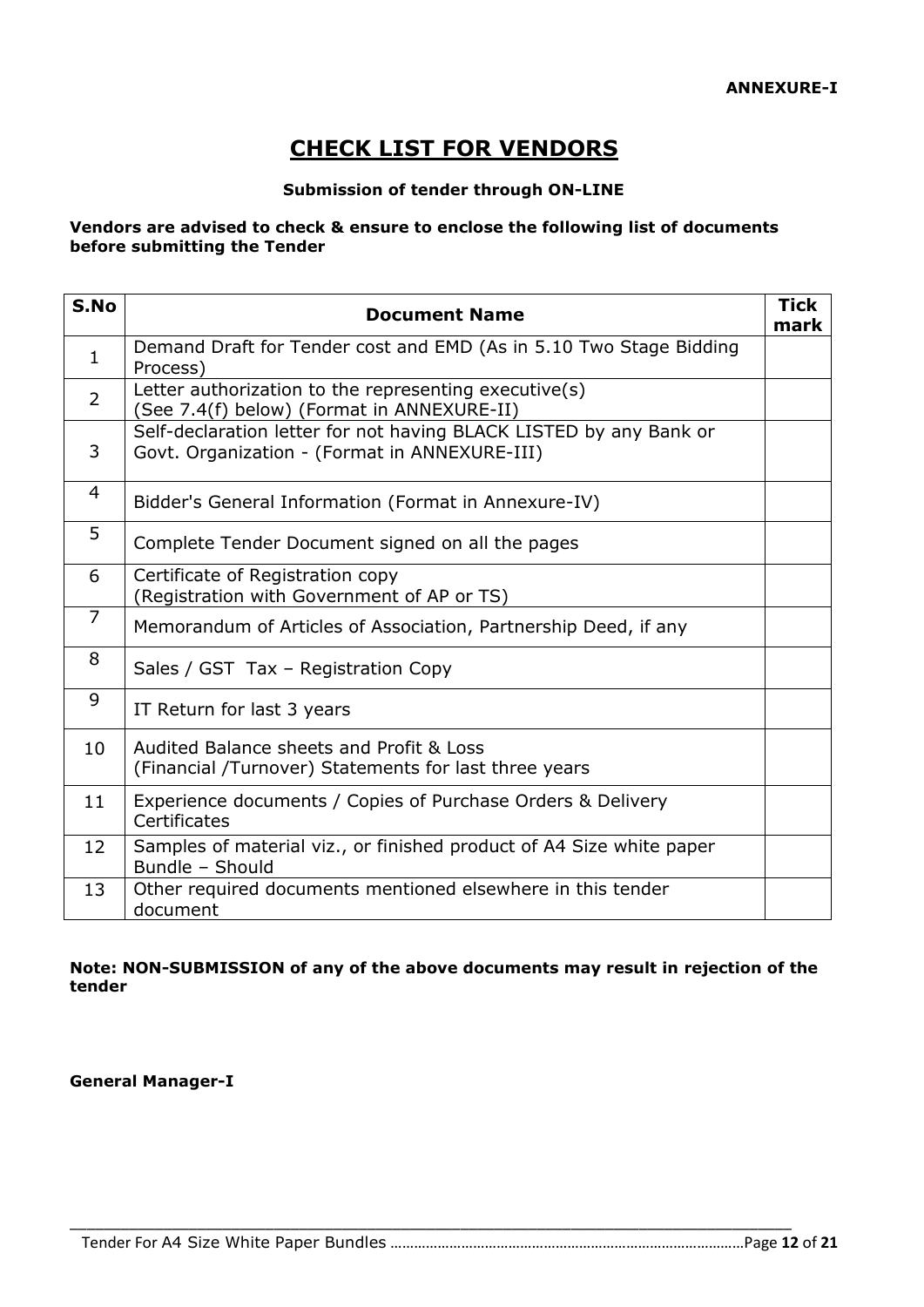#### **ANNEXURE-II**

#### **DRAFT – Letter of Authorization**

Ref. No. dated \_\_\_\_/\_\_\_2020

General Manager (I) Andhra Pradesh Grameena Vikas Bank, Head Office, Warangal, H.No.2-5-8/1, Ram Nagar, Hanmakonda, Warangal Urban District– 506001 Telangana State

Dear Sir,

## **Tender Ref. No:9 \_\_\_ /2020-21 dated \_\_\_\_/09/2020**

| We $M/s$                                                                                   |    | who   | are              |
|--------------------------------------------------------------------------------------------|----|-------|------------------|
| established and reputed printers of A4 Size White Paper Bundles                            |    | etc., | having           |
|                                                                                            |    |       | and              |
|                                                                                            | do |       | hereby authorize |
| Sri/Smt/Kum/Tansgender                                                                     |    |       | (Name) to        |
| offer our tender/quotation, negotiate and conclude the contract with you against the above |    |       |                  |

invitation for offer. The above representative shall be responsible for answering any query and authenticate as

required during the process of tender opening for smooth conclusion.

Yours faithfully,

For and on behalf of M/s \_\_\_\_\_\_\_\_\_\_\_\_\_\_\_\_\_\_\_\_\_\_\_\_\_\_\_\_\_\_\_\_\_\_\_\_\_

(Name of Printer/manufacturer)

#### Signature of the Authorized Person

**Note:** This letter of authority should be written / printed on the letterhead of the printer/manufacturer/s and should be signed by a competent person of the printer / manufacturer.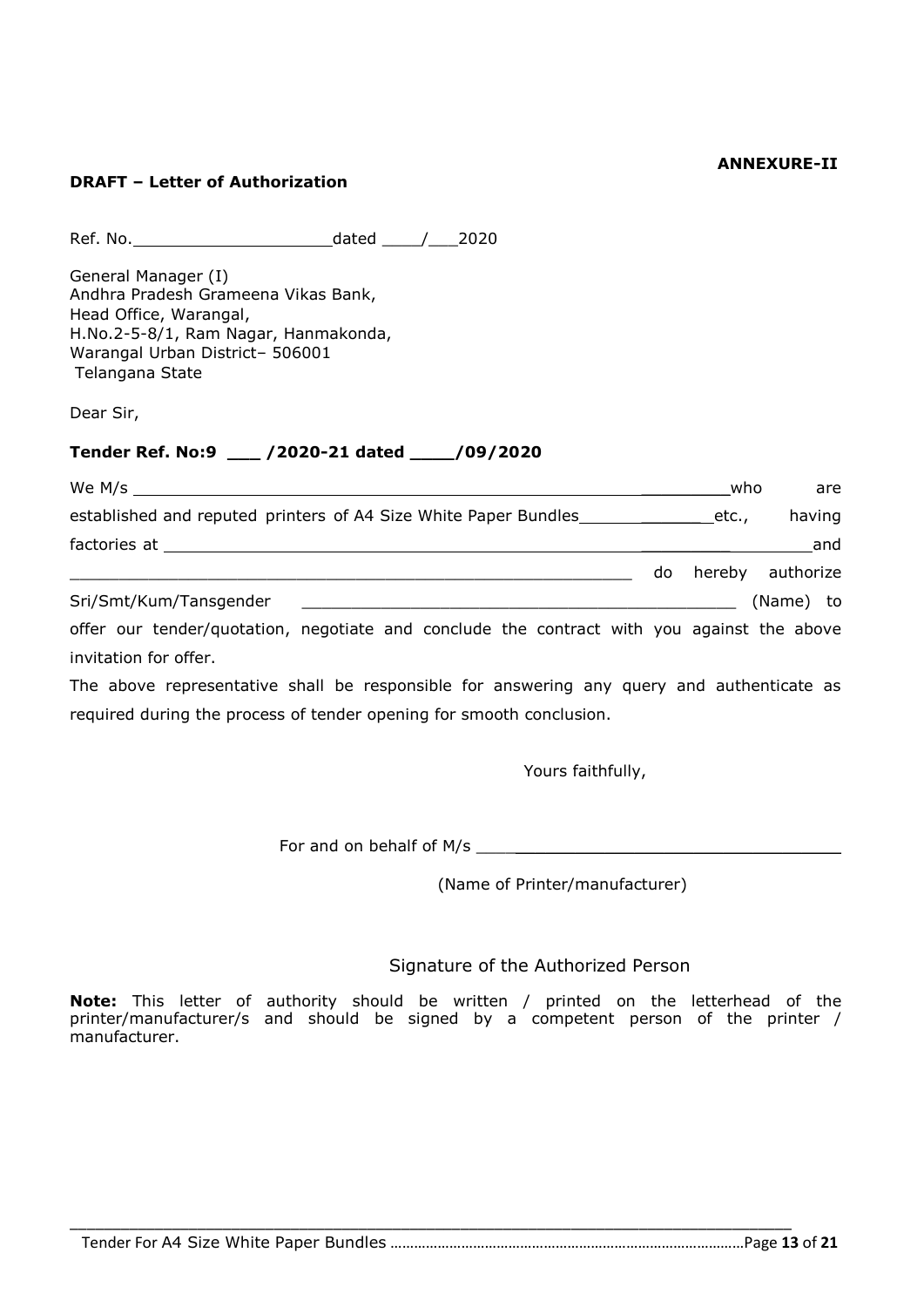#### **ANNEXURE-III**

## **DRAFT – NON-BLACKLISTING LETTER**

|                                                                                                                                                                                    |                        | - 2020 |                           |                            |     |
|------------------------------------------------------------------------------------------------------------------------------------------------------------------------------------|------------------------|--------|---------------------------|----------------------------|-----|
| General Manager (I)<br>Andhra Pradesh Grameena Vikas Bank,<br>Head Office, Warangal,<br>H.No.2-5-8/1, Ram Nagar, Hanmakonda,<br>Warangal Urban District- 506001<br>Telangana State |                        |        |                           |                            |     |
| Dear Sir,                                                                                                                                                                          |                        |        |                           |                            |     |
| Tender Ref. No:9 _____ /2020-21 dated _____/09/2020                                                                                                                                |                        |        |                           |                            |     |
| $I/We$ $M/s$ $\qquad \qquad$                                                                                                                                                       |                        |        |                           | who                        | are |
| established and                                                                                                                                                                    | reputed printers of A4 |        | Size White Paper Bundles, |                            |     |
|                                                                                                                                                                                    |                        |        | etc., having factories at |                            |     |
|                                                                                                                                                                                    |                        |        |                           |                            |     |
|                                                                                                                                                                                    |                        |        |                           |                            | and |
|                                                                                                                                                                                    |                        |        |                           | do hereby confirm that our |     |

We assure you of our best services timely and qualitatively.

Yours faithfully,

For and on behalf of M/s

(Name of Printer/manufacturer)

 $\mathcal{L}_\mathcal{L}$  , where  $\mathcal{L}_\mathcal{L}$  is the set of the set of the set of the set of the set of the set of the set of the set of the set of the set of the set of the set of the set of the set of the set of the set of the Signature of the Authorized Person

Note: This letter of NON-BLACKLISTING should be written / printed on the letterhead of the printer/manufacturer/s and should be signed by a competent person of the manufacturer.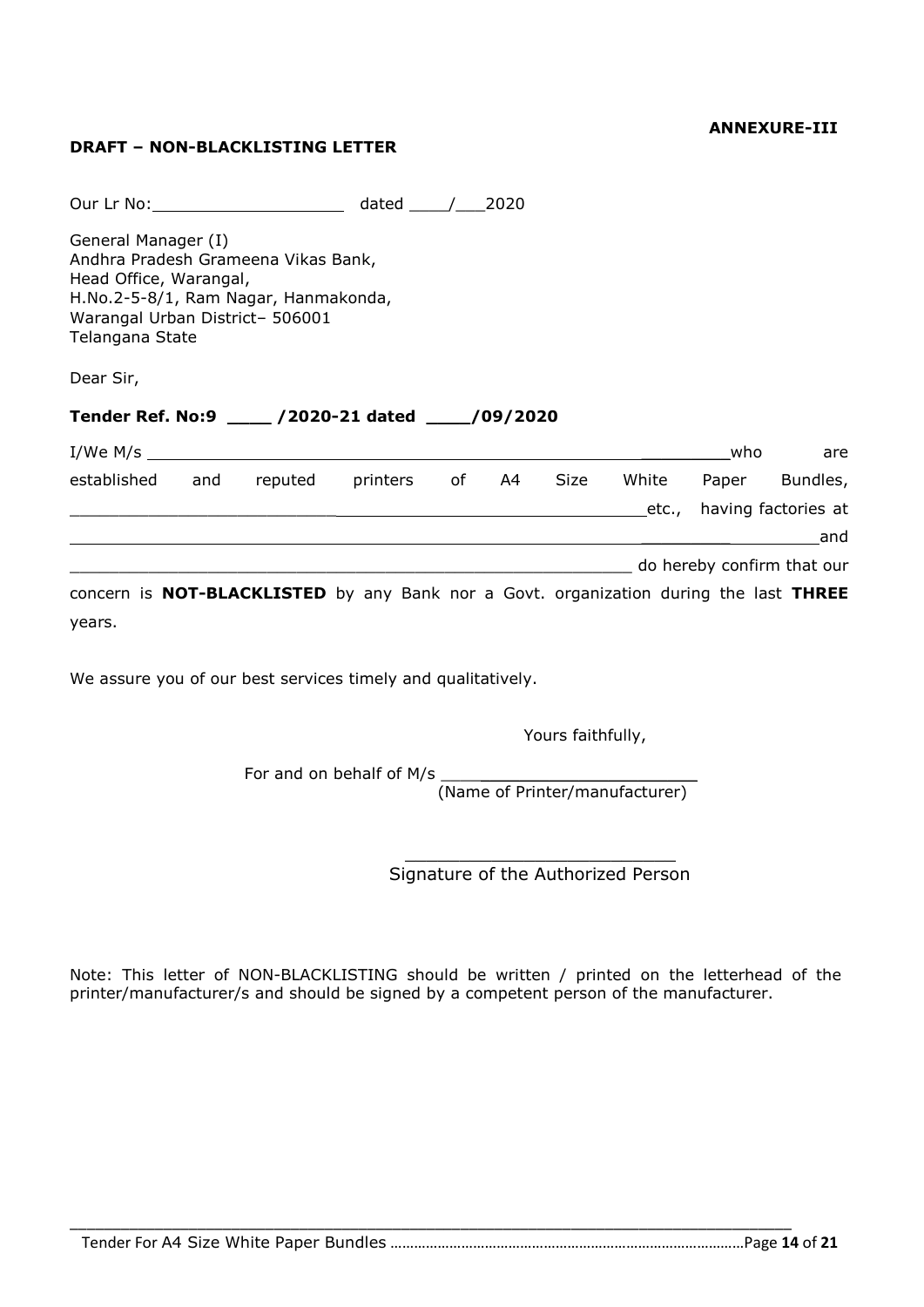#### (Ref: Tender Notice No. 9 /2020-21 dated \_\_\_\_\_\_\_\_\_\_\_

## **BIDDERS' GENERAL INFORMATION & PRE-QUALIFICATION DATA OF VENDORS PLEASE FILL UP ALL THE COLUMNS LEGIBLY**

| S.<br><b>No</b> | <b>Specifications</b>                                                                                                                               | <b>Particulars</b>                                                                                                    |
|-----------------|-----------------------------------------------------------------------------------------------------------------------------------------------------|-----------------------------------------------------------------------------------------------------------------------|
|                 | Name of the Unit/Firm with full<br>address with Telephone / Mobile/<br>FAX.Nos/Email Address etc.,                                                  |                                                                                                                       |
|                 | Administrative Office:                                                                                                                              |                                                                                                                       |
| $\mathbf{1}$    | Factory Address:                                                                                                                                    |                                                                                                                       |
|                 | Whether ISO certified /<br>IBA/RBI/SBI/approved Unit<br>(if so, enclose copy of relative<br>certificate issued)                                     |                                                                                                                       |
| $\overline{2}$  | <b>CONSTITUTION</b><br>(Enclose evidence like Certificate<br>of Commencement of Business /<br>memorandum of Articles of                             | a) Proprietary /Partnership /Private/<br>Limited/ Public ltd. Company/Co-op<br>Society (Delete inapplicable)          |
|                 | Association/ Partnership Deed<br>Etc)                                                                                                               | b) SSI Registration No./Trade License<br>No.(Enclose Copy of Certificate)<br>Date valid up to :_                      |
| 3               | Year of Establishment/<br>Experience in line of activity:<br>(Please see Annexure-I)<br>Eligibility criteria for category<br>wise minimum length if | Year of establishment: _<br>(As per Unit Registration Certificate}<br>Experience in years of the Proprietor / partner |
| 4               | experience required)<br>Name of the Proprietor/<br>Mg.Partner/Mg.Director etc                                                                       | Director of the unit:<br>years                                                                                        |
| 5               | Name and addresses of the Bankers /<br><b>Phone Numbers</b>                                                                                         | BRANCH:______________________________                                                                                 |
|                 |                                                                                                                                                     |                                                                                                                       |
| 6               | Whether registered for GST<br>purposes?<br>(Mention GST No. and furnish<br>Xerox copies)                                                            |                                                                                                                       |
| 7               | Whether an Assesse of Income Tax<br>(Enclose copies of IT Return for the<br>last 3 years with all enclosures)                                       | PAN No: ___________________________                                                                                   |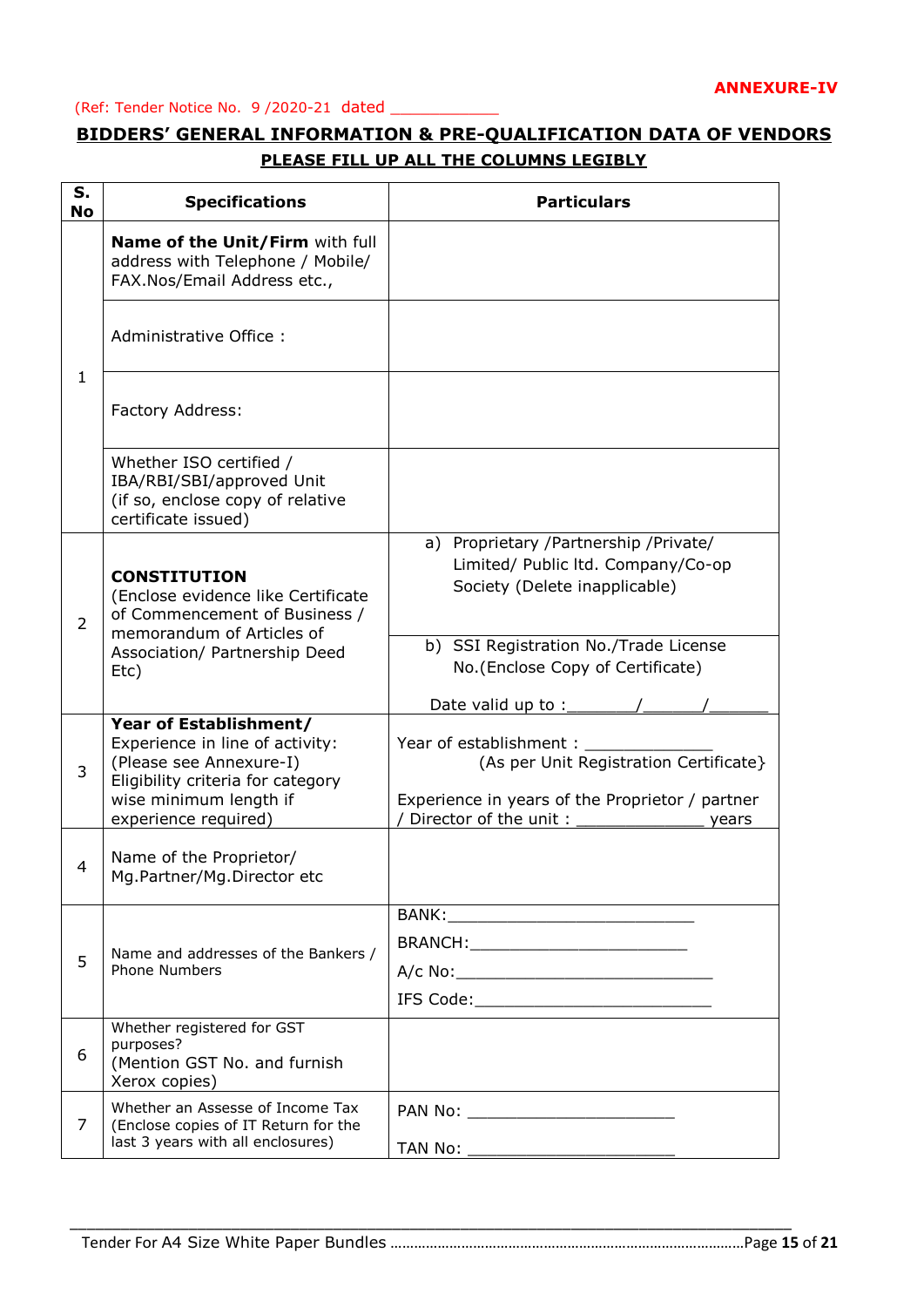|    |                                                                                                                                                                                                   | Rs. in lakhs                                       |
|----|---------------------------------------------------------------------------------------------------------------------------------------------------------------------------------------------------|----------------------------------------------------|
|    |                                                                                                                                                                                                   |                                                    |
| 10 | <b>Annual Turnover</b> for the last 3<br>years                                                                                                                                                    |                                                    |
|    | (Balance Sheets to be enclosed)                                                                                                                                                                   |                                                    |
|    |                                                                                                                                                                                                   |                                                    |
| 11 | Details of Machinery, with brief<br>description of its output per day :<br>(Enclose separate paper if space is<br>not sufficient)                                                                 |                                                    |
| 12 | Whether you have the capacity to<br>take up MULTICOLOUR printing jobs?                                                                                                                            | Yes / No                                           |
| 13 | Whether you accept to execute the<br>order as per the specifications of<br>paper (GSM) and make of Grade-A<br>Mills, mentioned in the RFP,<br>throughout the validity of the<br>agreement period? |                                                    |
| 14 | Whether you are ready to accept to<br>Print & Supply at the L-1 approved<br>rates for a period of two years<br>without interruption for whatever<br>reason?                                       |                                                    |
| 15 | Whether you accept to provide<br>INSURANCE against Fire, Theft, Riots<br>during transit for finished products till<br>delivery at the destinations stated in<br>the RFP?                          |                                                    |
| 16 | Names of Institutions/ Govt, Agencies<br>/ Banks, reputed companies etc., to<br>whom your unit is executing works<br>and maintained their against the<br>turnover in the last year                | You should submit Orders & Completion Certificates |
| 17 | Detailed description of works<br>undertaken                                                                                                                                                       |                                                    |
| 18 | Were you removed / blacklisted<br>at any time in any Bank / Govt.<br>organization?                                                                                                                | YES / NO                                           |
|    | If yes mention details                                                                                                                                                                            | Self-declaration Letter enclosed                   |

#### **COMPLIANCE STATEMENT**

\_\_\_\_\_\_\_\_\_\_\_\_\_\_\_\_\_\_\_ \_\_\_\_\_\_\_\_\_\_\_\_\_\_\_\_\_\_\_\_

#### **Declaration:**

We hereby undertake and agree by all the terms and conditions stipulated by the Bank in the Tender Document.

PLACE :\_\_\_\_\_\_\_\_\_\_\_\_\_\_\_\_

DATE : \_\_\_\_\_\_/\_\_\_\_\_/2020

Stamp/Seal Signature & Designation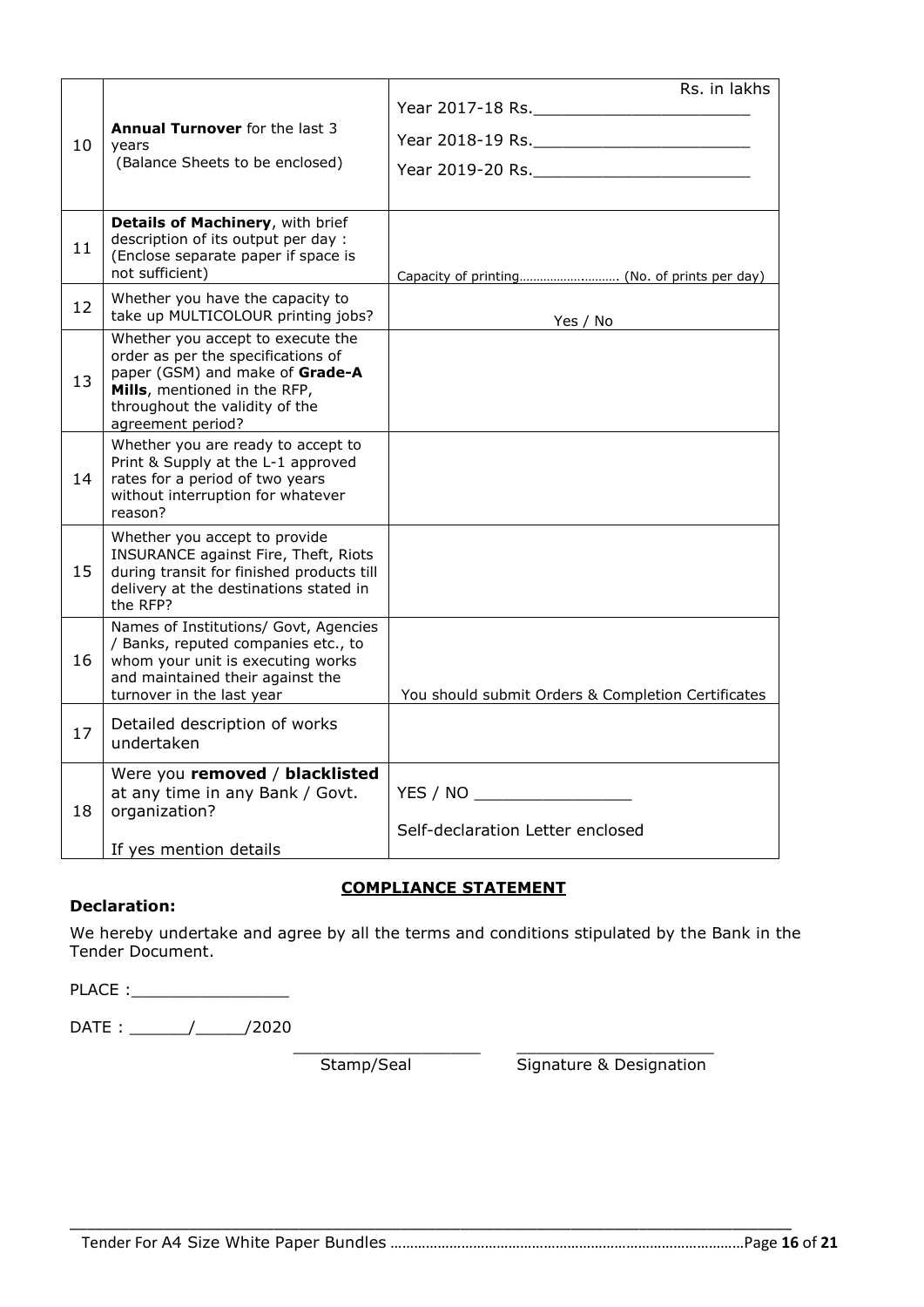(To be printed on the LETTER HEAD of the printer)

To, 2020 The General Manager, Andhra Pradesh Grameena Vikas Bank, Head Office :: WARANGAL

**LETTER OF INTENT /ACCEPTANCE**

Dear Sir,

#### **EMPANELMENT OF PRINTERS**

Ref: Tender Notice No. 9 /2020-21 dated / / /2020 for Empanelment of Printers **ON-LINE** – and posted in Bank's website www.apgybank.in on  $\frac{1}{2020}$ 

With reference to the above Tender, I/We accept to print & supply all the items mentioned therein, at the L-1 rates approved by the Bank.

I/We intend to sign the AGREEMENT as stated in the tender document and accept all Terms & Conditions contained therein. The agreement shall be valid for a period of two years after execution.

I/We undertake to continuously print & supply to all the purchase orders placed on me/us for any of the items noted in the Commercial Bid and as per specifications of material, binding, time of supply, etc., mentioned in the RFP, without giving scope for compromise in quality / quantity or delay during the currency of the agreement or beyond with mutual consent.

I/We honour the condition of EMD to be retained till the expiry of the agreement and/or till the end of all supplies against the orders placed even beyond the agreement date. I/We shall bear the expenditure for purchase of Rs.100/- Stamp(s) to be affixed on the Agreement.

\_\_\_\_\_\_\_\_\_\_\_\_\_\_\_\_\_\_\_\_\_\_\_\_\_\_\_\_\_\_\_\_\_\_\_\_\_\_\_\_\_\_\_\_\_\_\_\_\_\_\_\_\_\_\_\_\_\_\_\_\_\_\_\_\_\_\_\_\_\_\_\_\_\_\_\_\_\_\_\_\_\_\_\_\_

Yours faithfully,

Proprietor(s)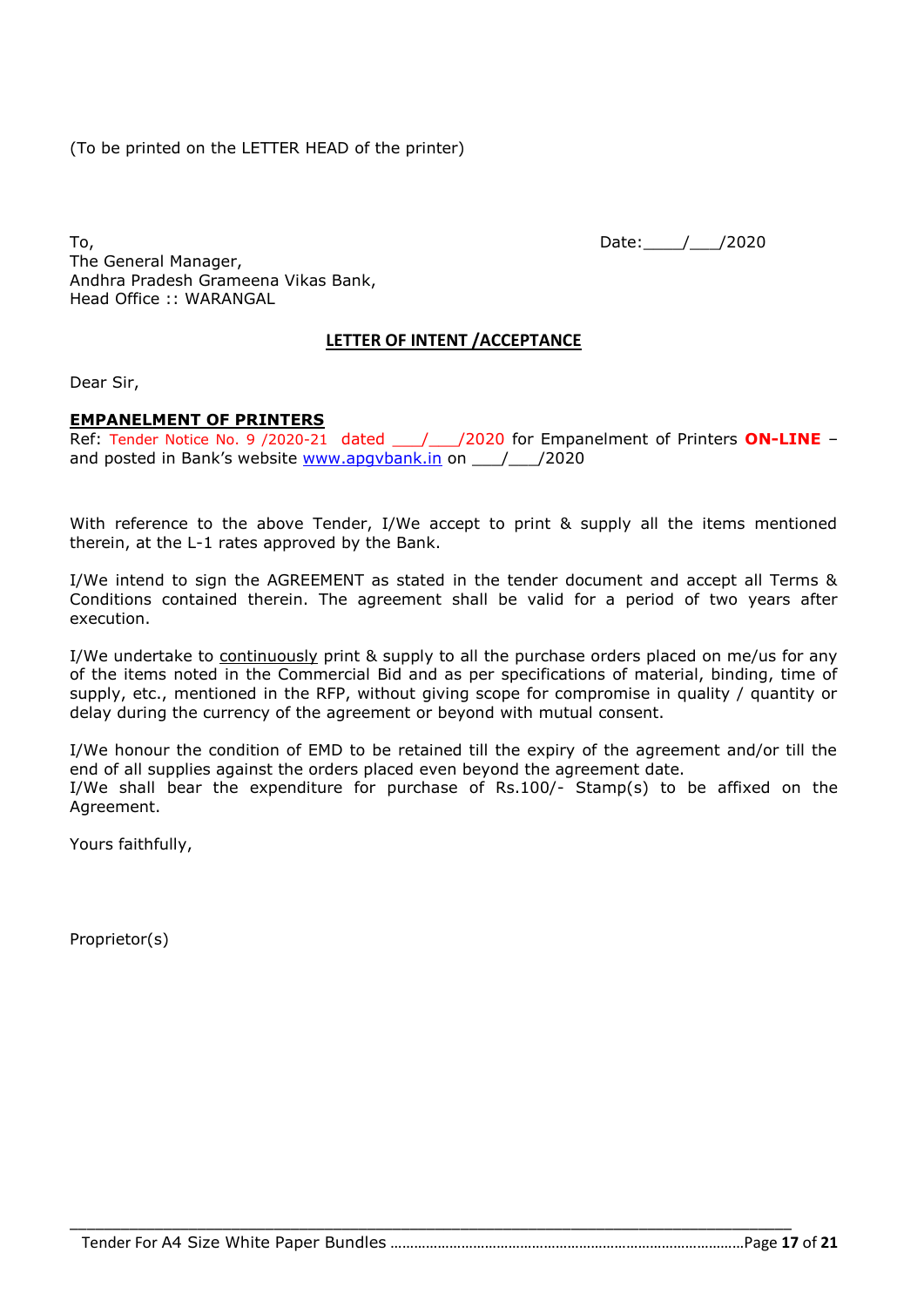#### DRAFT

## **AGREEMENT**

#### (For Printing & Supply of A4 Size White Paper Bundles)

This agreement is made on this the \_\_\_\_\_ day of \_\_\_\_\_\_\_\_\_\_\_\_\_\_\_\_\_\_ 2020, between Andhra Pradesh Grameena Vikas Bank, a Government of India Undertaking under the Banking Regulation Act, 1976, having its Head Office at D.No: 2-5-8/1, RAMNAGAR, HANUMKONDA -– 506 001, Warangal district, in Telangana state, being represented by its Chief Manager, Planning & Development department, hereinafter referred to as "**The Bank**", which expression shall, unless it be repugnant to the context or meaning thereof, mean and include its successors and authorized representatives, on the other

\_\_\_\_\_\_\_\_\_\_\_\_\_\_\_\_\_\_\_\_\_\_\_\_\_\_\_\_\_\_\_\_\_\_\_\_\_\_\_\_, proprietary/partnership firm carrying on its business at #\_\_\_\_\_\_\_\_\_\_\_\_, \_\_\_\_\_\_\_\_\_\_\_\_\_\_\_\_\_\_\_\_\_\_, Hyderabad/\_\_\_\_\_\_\_\_\_\_\_\_\_\_\_\_\_\_\_\_\_\_\_\_\_\_\_\_\_\_ PIN-<br>
PINRepresented by its proprietor/
Sri/Smt

\_\_\_\_\_\_\_\_\_\_\_\_\_\_\_\_\_\_\_\_\_\_\_\_\_, hereinafter called **"The Printer/Supplier"** which expression shall unless repugnant to the context shall include its legal heirs, successors and assignees on the other part.

Whereas, the Bank for the purpose of carrying on its banking business needs to printers for printing and supply of A4 Size White Paper Bundles, the Bank had issued an RFP.

Whereas the printer has applied and is found eligible for appointment, as an printer to the Bank for a period of two years.

NOW IT IS AGREED BETWEEN THE PARTIES HERETO AS FOLLOWS:

part M/s

- 1. **RATE CONTRACT:** The Bank hereby appoints me/my printing concern, as the printer of the Bank on rate contract to print and supply A4 Size White Paper Bundles, as required by the Bank for a **period of two years** from the date of this agreement or till the next empanelment and/or unless otherwise specified.
- 2. **DEPOSIT OF EMD / SECURITY DEPOSIT:** The EMD of **Rs.1,00,000/** submitted by me/my printing concern will form part of the **Security Deposit** which will be 2% of the tender value and held with the Bank throughout the rate contract period of the tender, i.e., for **two years**, and shall stand as guarantee for performance/execution of the order placed on the printer. I also understand, that, no interest will be payable on the earnest money deposit.
- 3. **BILL PAYMENT:** The payment will be made as per the approved L- 1 rates agreed through the "Letter of Intent / Acceptance" on satisfactory completion/execution of the order.
- 4. **PLACING OF ORDERS:** The Bank places printing orders according to its requirements. No printer can demand or decline to execute any work order on the basis of quantity and amount of the order. Distribution of orders will be as per the tender terms & conditions, and on the performance of the printer. No correspondence will be entertained by the Bank in this regard.
- 5. **DELIVERY:** The ordered quantity of A4 Size White Paper Bundles shall be delivered at the destinations

A4 Size White Paper - 30 days

6. **PROOF:** Proof in respect of A4 Size White Paper Bundles, should be submitted to the department for approval. Printing should be taken up only after the FINAL approval is accorded by the department Officials.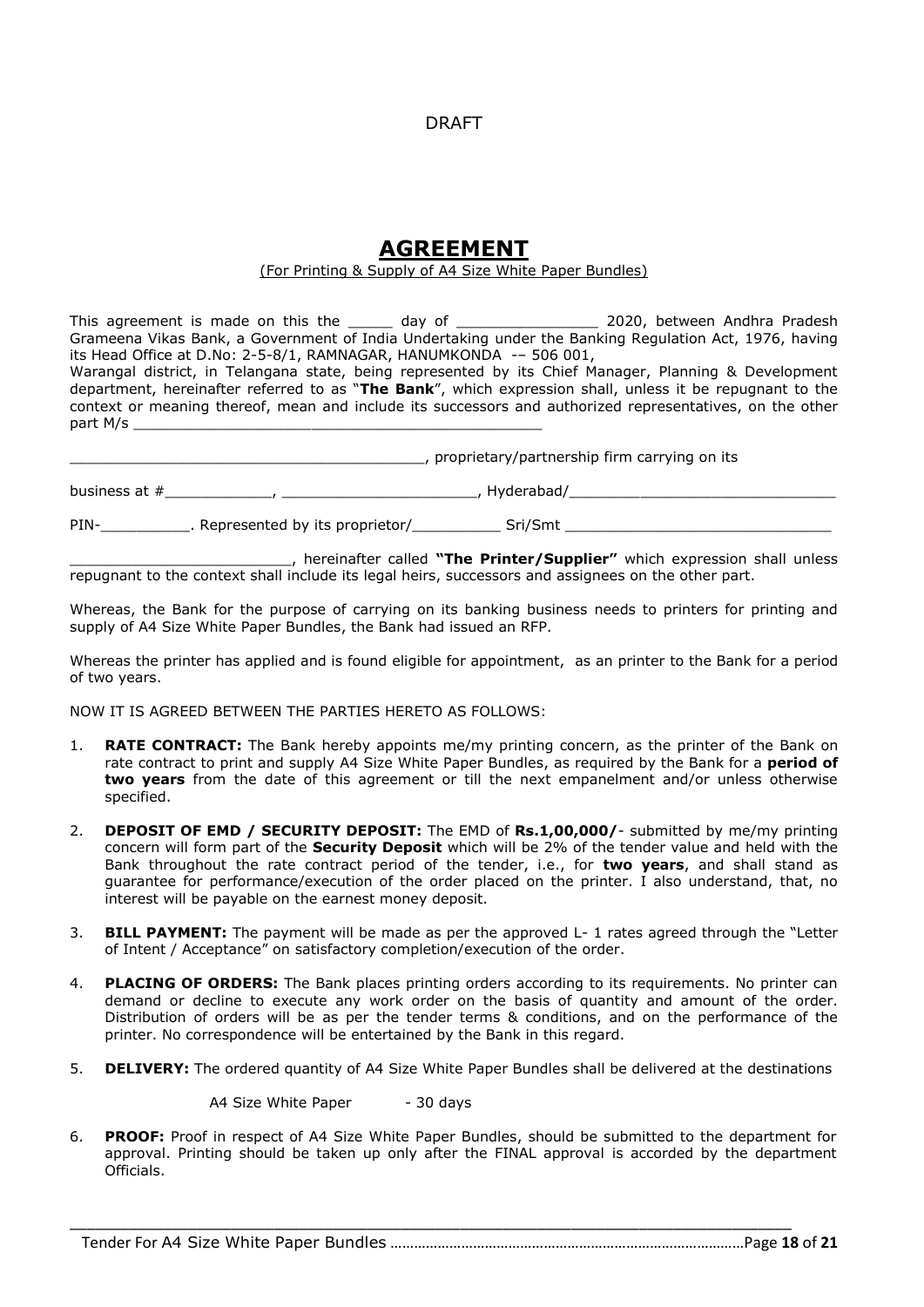- 7. **Forfeiture of EMD/Security Deposit Amount:** This amount will be forfeited, if the successful bidder refuses to accept purchase order or having accepted the purchase order fails to carry out his obligation mentioned therein.
- 8. **Bill Payment Terms:** No advance/ mobilization amount will be paid. Bill will be paid only on:
	- receipt of the item ordered at the destinations advised, as per specifications and Quantity & in good condition
	- $\triangleright$  receipt of Bill along with Delivery Challans from the recipients duly authenticated & Stamped for having received the item
- 9. **Fluctuations in market prices of Paper:** No subsequent pleas/excuses for nonperformance/execution of the order placed on them during the contracted period of two years shall be considered, showing the **"increase in market prices of the paper"** as the cause. Once the acceptance letter is submitted and agreement is entered, the vendor is bound to print & supply any of the items mentioned in the list till the currency of the contract period. Any reluctance on the part of the vendor shall be considered rejection of the order and shall tantamount to breach of the contract and shall be liable for forfeiture of the EMD amount and also penalty for delay.
- 10. **Penalty for delay:** The Bank reserves the right to levy penalty for delay in supply beyond the stipulated time. A penalty of 2% of the bill amount will be levied for delay of two week. The total delay cannot be beyond one month in any case, beyond which the order shall be cancelled.
- 11. **Serious Discrepancy:** In case of serious discrepancy in the item supplied, the Bank may cancel the entire purchase order and return the item(s) back to the vendor at vendor's costs and risks. The vendor shall give acceptance within one week from the date of order. Bank has right to cancel the order, if the same is not accepted within the stipulated period from the date of order and the earnest money of the bidder will be forfeited.
- 12. **Order Cancellation:** The Bank reserves the right to cancel the purchase order in the event of one or more of the following situations:
	- a. The vendor shall give acceptance within one week from the date of order. Bank has right to cancel the order, if the same is not accepted within the stipulated period from the date of order and the earnest money of the bidder will be forfeited.
	- b. Delay in supply, beyond the specified period & delay time limit
	- c. Serious discrepancy in quality of supplied item
	- d. In the event of order cancellation, the vendor shall be responsible to take back the faulty item supplied, at their own cost & expenses.
- **13. Further Orders:** The Bank may continue to place further orders beyond the valid period, by mutual agreement between the Bank and the vendor on the same approved rates.
- 14. **Force Majeure:** The vendor shall not be liable for forfeiture of its performance security, liquidated damages or termination for default, if and to the extent that it's delay in performance or other failure to perform its obligations under the contract is the result of an event of Force Majeure.

For purposes of this Clause, "Force Majeure" means an event beyond the control of the Vendor and not involving the vendor's fault or negligence and not foreseeable. Such events may include, but are not limited to, Acts of God or of public enemy, acts of Government of India in their sovereign capacity, acts of war, fire, floods, strikes, lock-outs and freight embargoes. If a Force Majeure situation arises, the vendor shall promptly notify the Bank in writing of such conditions and the cause thereof within twenty calendar days. Unless otherwise directed by the Bank in writing, the vendor shall continue to perform its obligations under the Contract as far as it is reasonably practical, and shall seek all reasonable alternative means for performance not prevented by the Force Majeure event.

15. **Resolution of Disputes:** The Bank and the vendor shall make every effort to resolve amicably, by direct informal negotiation, any disagreement or dispute arising between them under or in connection with the contract.

Even after thirty days from the commencement of such informal negotiations, if the Bank and the Vendor are unable to resolve amicably a contract dispute; either party may require that the dispute be referred for resolution by formal arbitration. All questions, disputes or differences arising under and out of, or in connection with the contract, shall be referred to two Arbitrators: one Arbitrator to be nominated by the Bank and the other to be nominated by the Vendor. In the case of the said Arbitrators not agreeing, then the matter will be referred to an umpire to be appointed by the Arbitrators in writing before proceeding with the reference. The award of the Arbitrators and in the event of their not agreeing, the award of the Umpire appointed by them shall be final and binding on the parties. The Arbitration and Reconciliation Act, 1996 shall apply to the arbitration proceedings and the venue & jurisdiction of the arbitration shall be WARANGAL.

16. The printer agrees to abide by the terms and conditions issued by the Bank from time to time at the time of entrustment of works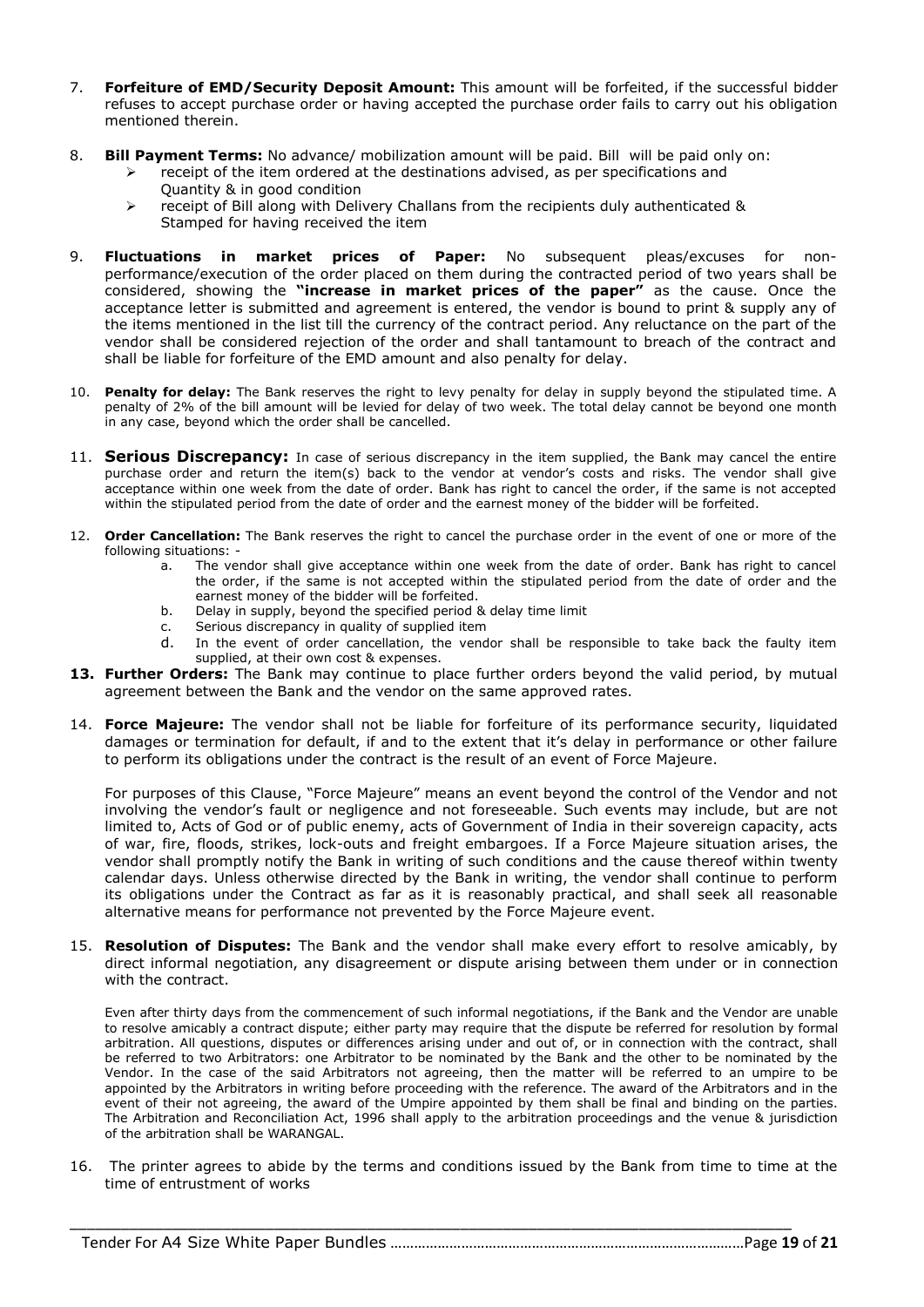17. Notices : The address for service of all notices on the parties of MOU is as under:

| <b>Address of the Printer</b> | <b>Address of the Bank</b>                                   |
|-------------------------------|--------------------------------------------------------------|
|                               | ANDHRA PRADESH GRAMEENA VIKAS BANK,<br>HEAD OFFICE: Warangal |
|                               | D.No: 2-5-8/1, RAMNAGAR                                      |
|                               | HANUMKONDA -- 506 001                                        |
|                               | District: WARANGAL                                           |
|                               | State: Telangana                                             |
|                               | PH: 0870 - 2577766, 9491035491,                              |
|                               | 9440663873, 8331019299                                       |

18. **Non-Exclusivity clause:** This agreement between the parties is on a non-exclusive basis and either party hereto may enter into similar agreement(s) with other parties/Banks, as the case may be.

|                                     | For Andhra Pradesh Grameena Vikas Bank  |  |
|-------------------------------------|-----------------------------------------|--|
|                                     |                                         |  |
| Stamp & Seal Proprietor's Signature | Signature of Designated Official & Seal |  |